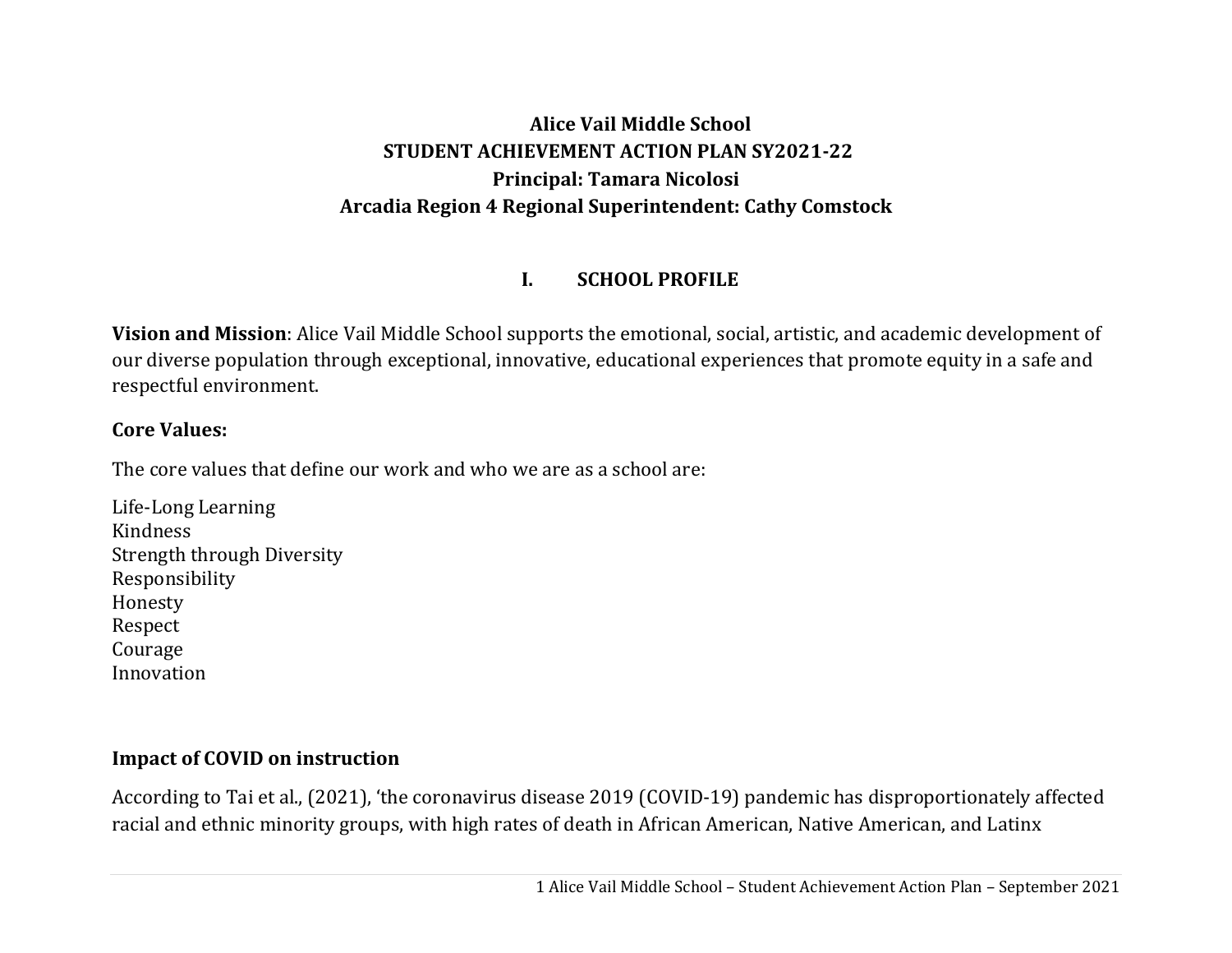communities…Minority groups are disproportionately affected by chronic medical conditions and lower access to healthcare that may portend worse COVID-19 outcomes. Furthermore, minority communities are more likely to experience living and working conditions that predispose them to worse outcomes. Underpinning these disparities are long-standing structural and societal factors that the COVID-19 pandemic has exposed.'

From March 2020 to March 2021, TUSD (Tucson Unified School District) provided instruction remotely during the height of the COVID-19 outbreak. Although many students experienced learning loss, families in economic hardship with fewer available resources such as childcare and/or adult supervision, a quiet place to study at home, connectivity issues, shared devices, etc. were even more negatively affected academically by remote instruction.

| Impact of COVID-19 and Learning Loss: TUSD Students in Grades 3 - 8 Percent Proficient on |            |         |                 |  |         |         |                  |  |
|-------------------------------------------------------------------------------------------|------------|---------|-----------------|--|---------|---------|------------------|--|
| State Testing Broken by USP (Unitary Status Plan) Ethnicity                               |            |         |                 |  |         |         |                  |  |
|                                                                                           | <b>ELA</b> |         |                 |  |         | Math    |                  |  |
|                                                                                           | 2018-19    | 2020-21 | <b>ELA Loss</b> |  | 2018-19 | 2020-21 | <b>Math Loss</b> |  |
| African Am.                                                                               | 28%        | 17%     | $-11%$          |  | 24%     | 9%      | $-15%$           |  |
| Hispanic                                                                                  | 30%        | 20%     | $-10%$          |  | 27%     | 10%     | $-17%$           |  |
| White                                                                                     | 48%        | 39%     | $-9%$           |  | 46%     | 27%     | $-19%$           |  |

### **Estimated Time to Reach <sup>a</sup> C Letter Grade**

The current ADE school grade is a D. The state has initiated a new state test and has also adjusted the state accountability model. The impact of these changes is unknown and consequently, the estimated time to improve the state letter grade determination may need some flexibility. The academic goals for subgroups and for the entire school are both realistic and rigorous. With these state considerations in mind, the estimated time for Vail to increase its letter grade from a D to a C could be one year or two years depending on changes to the test and the letter grade model.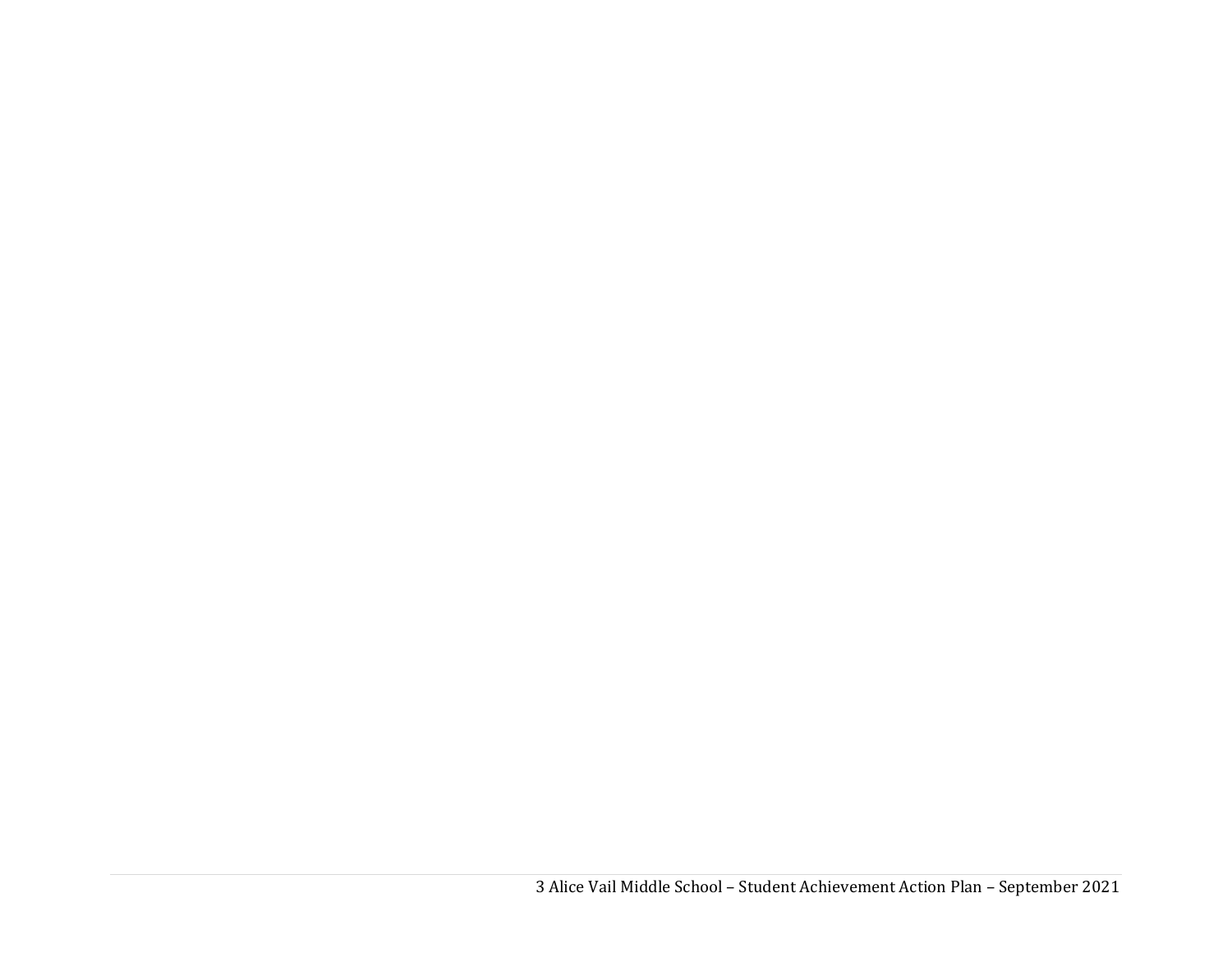#### **Student Profile:**

| <b>White</b>    | <b>African</b>     | <b>Hispanic</b> | <b>Native</b> | <b>Asian</b> | <b>Multi-Racial</b> | <b>Total Number</b> |
|-----------------|--------------------|-----------------|---------------|--------------|---------------------|---------------------|
|                 | American           |                 | American      | American     |                     | of Students         |
| 210             | 52                 | 389             | 10            | 23           | 56                  |                     |
| English         | <b>Exceptional</b> |                 |               |              |                     |                     |
| Language        | <b>Education</b>   |                 |               |              |                     | 740                 |
| <b>Learners</b> | <b>Students</b>    |                 |               |              |                     |                     |
| 66              | 123                |                 |               |              |                     |                     |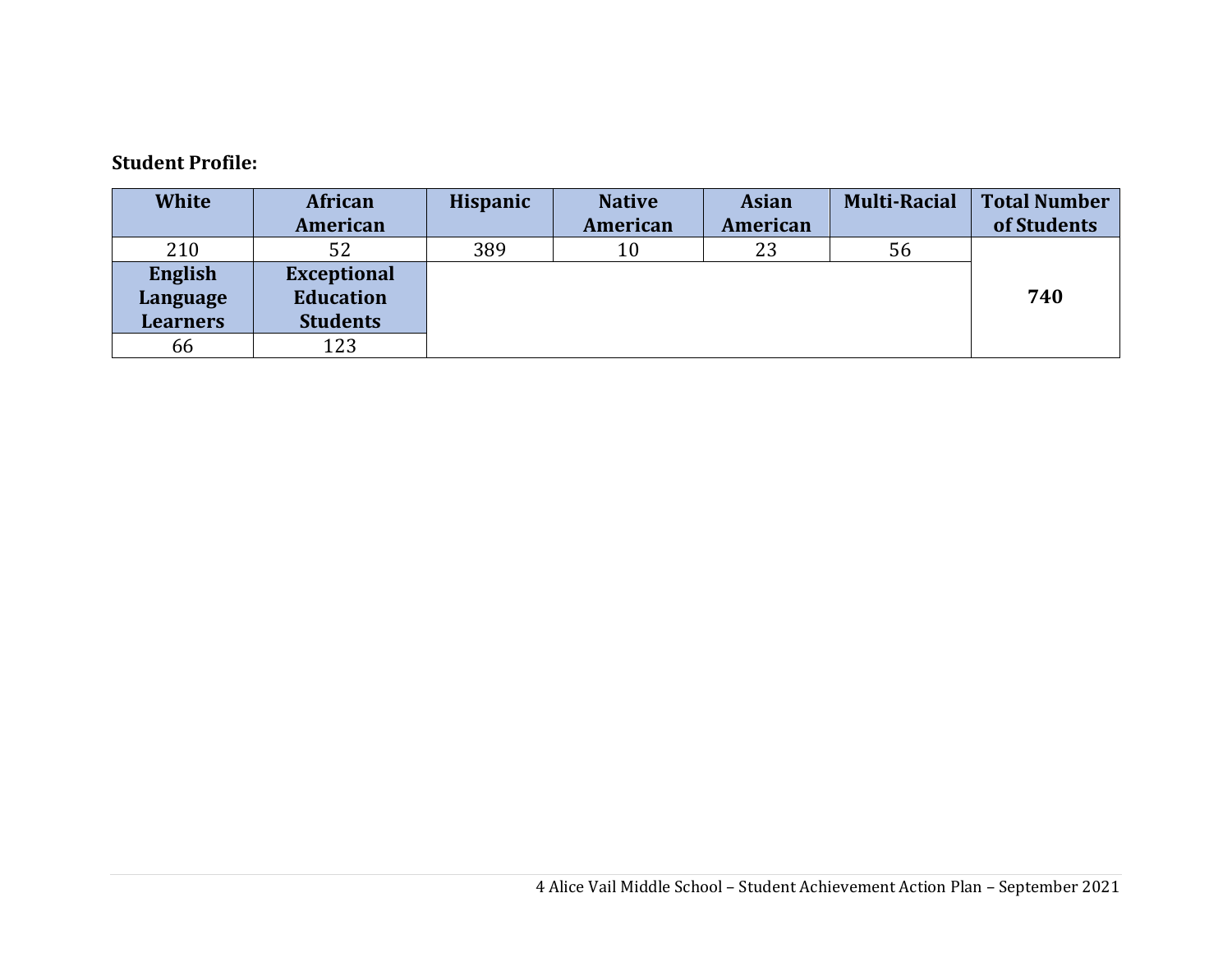#### **Limitations of 2020‐21 AzM2 data as <sup>a</sup> comparison to other years**

 $\Gamma$ 

When reviewing the findings from state testing during remote instruction and COVID-19, please note that participation rates among students taking the state assessment were so low, especially in high school, that caution is needed when drawing conclusions about student performance at the district level and statewide. It is recommended against making a simple comparison to prior years' performance data because of the instructional challenges caused by COVID-19, low student educational engagement/participation rates, and family trauma. Both at the district and the state level, learning loss is evident, especially among our youngest grades. TUSD had only a 57% participation rate for state testing and so the data may or may not be representative of the district as a whole.

| Az MERIT Difference in ELA Percent Passing Comparison of TUSD and the State<br>by Grade and Subject |                   |                           |                   |                           |  |                 |              |  |
|-----------------------------------------------------------------------------------------------------|-------------------|---------------------------|-------------------|---------------------------|--|-----------------|--------------|--|
|                                                                                                     | <b>ELA 2019</b>   |                           | <b>ELA 2021</b>   |                           |  | <b>ELA Loss</b> |              |  |
| Grade                                                                                               | TUSD %<br>Passing | State %<br><b>Passing</b> | TUSD %<br>Passing | State %<br><b>Passing</b> |  | <b>TUSD</b>     | <b>State</b> |  |
| 3                                                                                                   | 38%               | 46%                       | 21%               | 35%                       |  | $-17%$          | $-11%$       |  |
| 4                                                                                                   | 40%               | 51%                       | 29%               | 44%                       |  | $-11%$          | $-7%$        |  |
| 5                                                                                                   | 43%               | 52%                       | 32%               | 45%                       |  | $-11%$          | $-7%$        |  |
| 6                                                                                                   | 27%               | 42%                       | 19%               | 35%                       |  | $-8%$           | $-7%$        |  |
| 7                                                                                                   | 26%               | 41%                       | 19%               | 38%                       |  | $-7%$           | $-3%$        |  |
| 8                                                                                                   | 24%               | 38%                       | 17%               | 35%                       |  | $-7%$           | $-3%$        |  |
| 9                                                                                                   |                   |                           |                   |                           |  |                 |              |  |
| 10                                                                                                  |                   |                           | 19%               | 32%                       |  |                 |              |  |
| 11                                                                                                  |                   |                           |                   |                           |  |                 |              |  |

|                                                   |  | Az MERIT Difference in MATH Percent Passing Comparison of TUSD and the<br>State by Grade and Subject |  |  |  |
|---------------------------------------------------|--|------------------------------------------------------------------------------------------------------|--|--|--|
| Math Loss<br><b>MATH 2019</b><br><b>MATH 2021</b> |  |                                                                                                      |  |  |  |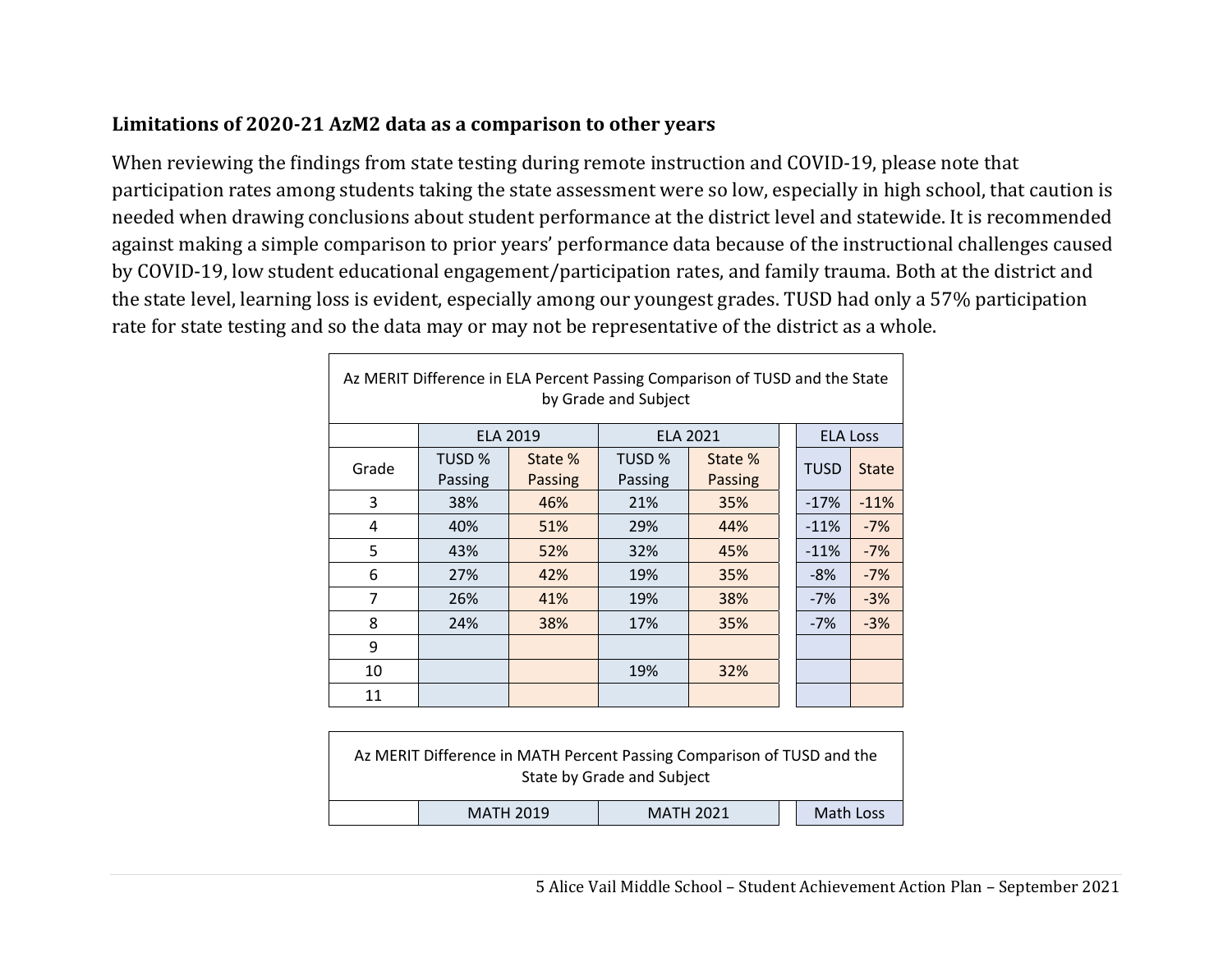| Grade  | <b>TUSD %</b><br>Passing | State %<br>Passing | TUSD %<br>Passing | State %<br><b>Passing</b> | <b>TUSD</b> | <b>State</b> |
|--------|--------------------------|--------------------|-------------------|---------------------------|-------------|--------------|
| 3      | 42%                      | 51%                | 18%               | 36%                       | $-24%$      | $-15%$       |
| 4      | 36%                      | 48%                | 16%               | 34%                       | $-20%$      | $-14%$       |
| 5      | 36%                      | 46%                | 16%               | 31%                       | $-20%$      | $-15%$       |
| 6      | 23%                      | 41%                | 8%                | 29%                       | $-15%$      | $-12%$       |
| 7      | 22%                      | 38%                | 12%               | 30%                       | $-10%$      | $-8%$        |
| 8      | 18%                      | 32%                | 9%                | 26%                       | $-9%$       | $-6%$        |
| Alg I  |                          |                    |                   |                           |             |              |
| Geom   |                          |                    | 13%               | 26%                       |             |              |
| Alg II |                          |                    |                   |                           |             |              |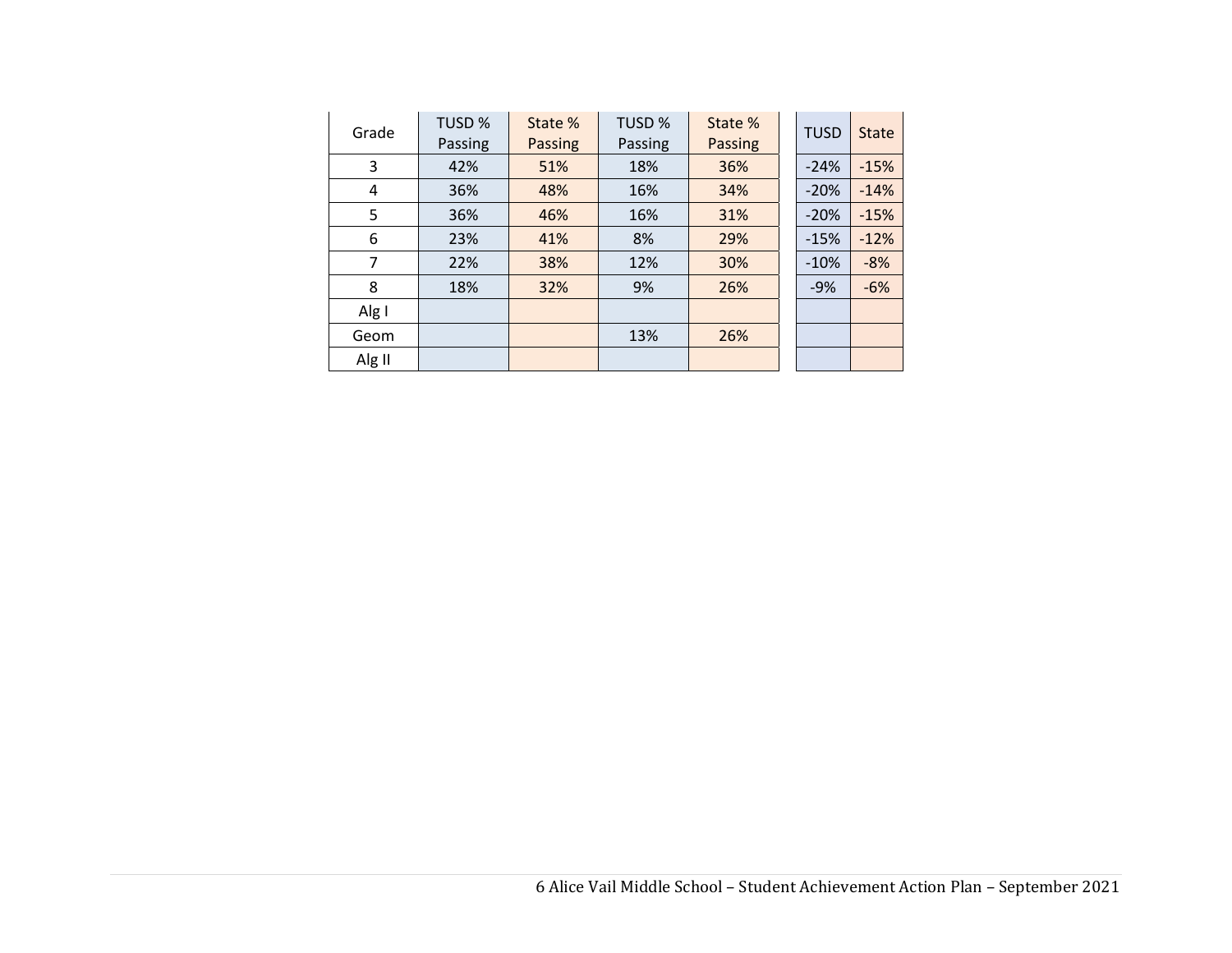#### **3 Years of Az MERIT Percent Proficiency by Grade**

|                     | $\omega$<br>Ğ<br>2017 | $\overline{ }$<br>Ğ<br>∼<br>201 | $\infty$<br>Ū<br>∼<br>201 | $\omega$<br>উ<br>2018 | $\overline{ }$<br>উ<br>2018 | $\infty$<br>উ<br>2018 | $\omega$<br>উ<br>2019 | $\overline{\phantom{0}}$<br>Ū<br>2019 |
|---------------------|-----------------------|---------------------------------|---------------------------|-----------------------|-----------------------------|-----------------------|-----------------------|---------------------------------------|
| State Avg           | 41%                   | 34%                             | 29%                       | 43%                   | 36%                         | 31%                   | 41%                   | 38%                                   |
| <b>District Avg</b> | 21%                   | 20%                             | 13%                       | 24%                   | 20%                         | 21%                   | 23%                   | 22%                                   |
| Vail                | 27%                   | 36%                             | 7%                        | 33%                   | 28%                         | 27%                   | 24%                   | 28%                                   |

#### **3 Years of AzMERIT Math Percent Proficiency by Grade**

#### **3 Years of AzMERIT ELA Percent Proficiency by Grade**

|                     | $\omega$<br>Ğ<br>201 | $\overline{ }$<br>Ğ<br>↖<br>201 | $\infty$<br>উ<br>$\overline{ }$<br>201 | $\omega$<br>উ<br>2018 | $\overline{ }$<br>উ<br>2018 | $\infty$<br>উ<br>2018 | $\omega$<br>উ<br>2019 | $\overline{ }$<br>ত<br>2019 |
|---------------------|----------------------|---------------------------------|----------------------------------------|-----------------------|-----------------------------|-----------------------|-----------------------|-----------------------------|
| State Avg           | 41%                  | 44%                             | 34%                                    | 39%                   | 45%                         | 39%                   | 42%                   | 41%                         |
| <b>District Avg</b> | 26%                  | 30%                             | 21%                                    | 23%                   | 31%                         | 24%                   | 27%                   | 26%                         |
| Vail                | 36%                  | 47%                             | 26%                                    | 29%                   | 36%                         | 27%                   | 30%                   | 30%                         |

| 2018-19 AzMERIT Percent Proficiency<br><b>Broken Out by USP Ethnicity</b> |      |            |  |  |  |
|---------------------------------------------------------------------------|------|------------|--|--|--|
| <b>USP Ethnicity</b>                                                      | Math | <b>ELA</b> |  |  |  |
| White                                                                     | 44%  | 53%        |  |  |  |
| African Am.                                                               | 21%  | 24%        |  |  |  |
| Hispanic                                                                  | 16%  | 20%        |  |  |  |
| Native Am.                                                                | NΑ   | NΑ         |  |  |  |
| Asian-Pl                                                                  | 25%  | 25%        |  |  |  |
| Multi-Racial<br>29%<br>34%                                                |      |            |  |  |  |
| Αll                                                                       | 25%  | 30%        |  |  |  |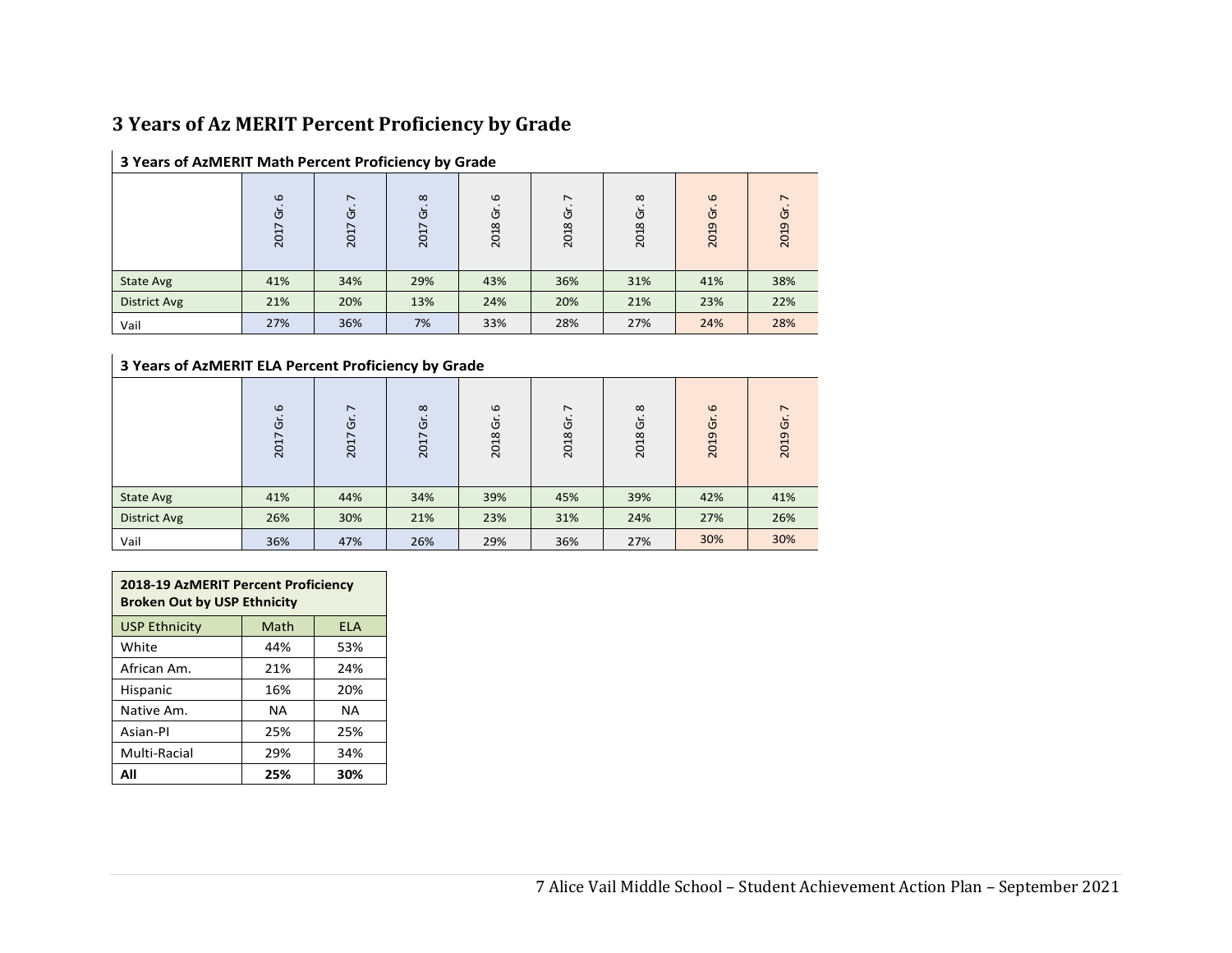#### **A. GAPS IN STUDENT OUTCOMES**

Based on data analysis, Alice Vail Middle School has identified the following gaps in areas of student outcomes. For each, Alice Vail Middle School provides a description of the gaps, including the desired state, the current reality, and an explanation of the identified gaps.

### **Achievement Gap is heavily influenced by SES**

The persistence of the achievement gap between White students compared to African American and Latino students has been an ongoing and perplexing issue in school improvement. Studies such as Reardon & Portilla (2016) and von Hippel et al., (2018) have demonstrated that academic achievement gaps are established at kindergarten entry, are heavily influenced by SES, and remain stable across schooling.

Since the 1970's, schools have shown little or no progress in closing the academic gap in test score performance. (Stiefel et al., 2006) The continuing focus on this issue undermines our faith in public education to provide all students with an equitable and quality education. Confounding this issue is the assumption that academic advancement is based primarily on individual ability or achievement. This assumption appears to confirm implicitly that the capability and motivation of students of color, especially African American students, is somehow lacking. To the extent that people assume that the achievement gap is evidence of the limited academic capabilities and outcomes among students of color feeds implicit (and explicit) racism that permeates American society and schooling today. (Hawley &Freitas 2020, unpublished paper.) Many studies over the last two decades have argued that poverty continues to be the primary catalyst for the achievement gap and confirm Sean Reardon's recent statement (2019) that the racial "achievement gap" in standardized-test scores shouldn't be considered a racial gap at all…Instead, it's more accurate to call it a "poverty gap."'

### **1. English Language Arts – ELA and Math (All Grades)**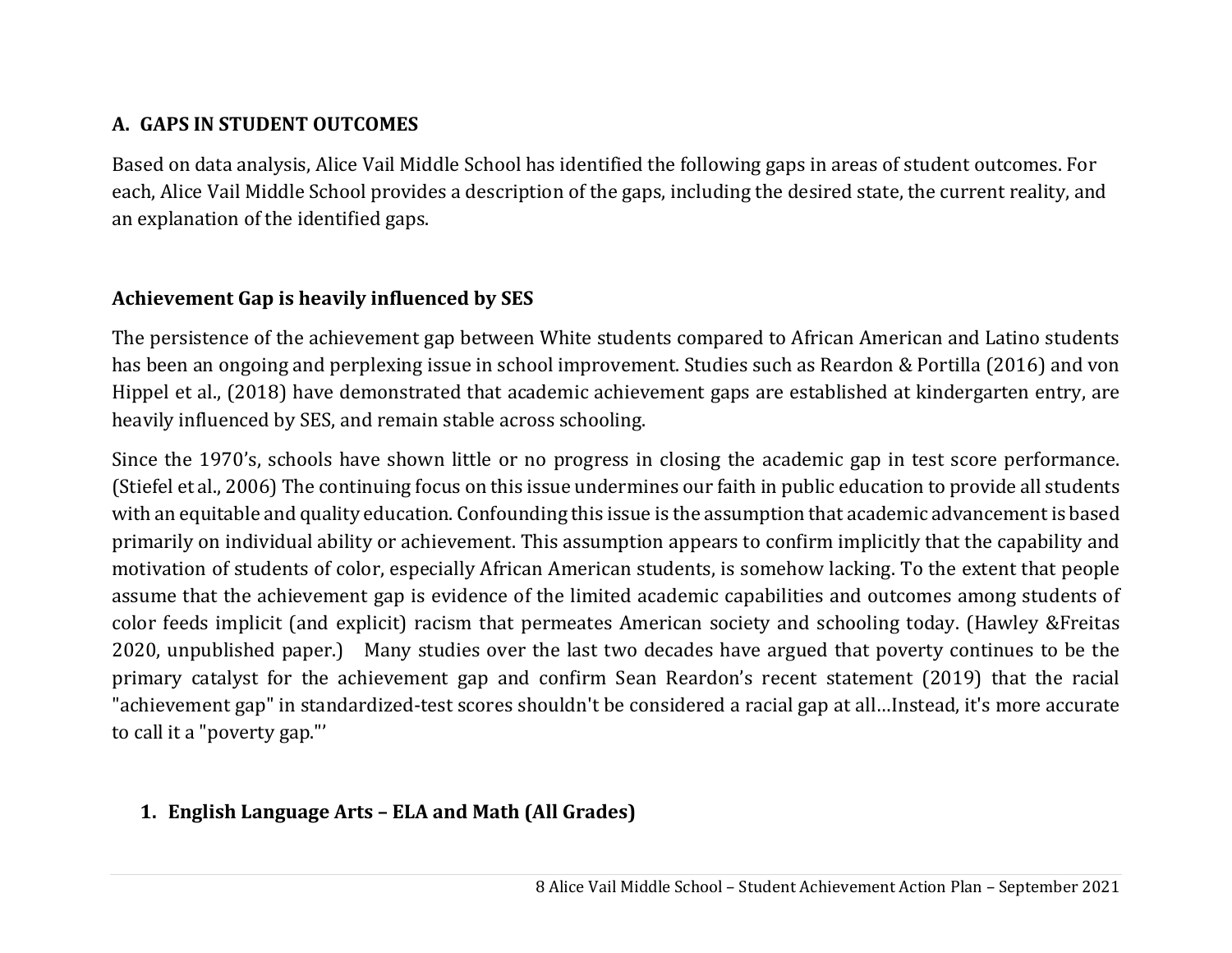#### *Data Source: AZMERIT 18‐19 SY*

#### **Current Reality:**

- 6th Grade ELA achievement for all students is at 31% (Proficient or Highly Proficient) in comparison to the State average of 42%.
- $\bullet$  6th Grade Math achievement for all students is at 24% (Proficient or Highly Proficient) in comparison to the State average of 41%
- 7th Grade ELA achievement for all students is at 33% (Proficient or Highly Proficient) in comparison to the State average 41%
- 7th Grade Math achievement for all students is at 27% (Proficient or Highly Proficient) in comparison to the State average 38%
- 8th Grade ELA achievement for all students is at 30% (Proficient or Highly Proficient) in comparison to the State average 38%
- $\bullet$  8<sup>th</sup> Grade Math achievement for all students taking 8<sup>th</sup> grade math is at 24% (Proficient or Highly Proficient) in comparison to the State average 32%

#### **Desired State:**

- Alice Vail Middle School wants to see 6th Grade ELA achievement at 36% proficient or highly proficient in 2022 AZM2.
- $\bullet$  Alice Vail Middle School wants to see 6th Grade Math achievement at 29% proficient or highly proficient on the 2022 AZM2.
- Alice Vail Middle School wants to see 7th Grade ELA achievement at 38% proficient or highly proficient on 2022 AZM2
- Alice Vail Middle School wants to see 7th Grade Math achievement at 32% proficient or highly proficient on the 2022 AZM2.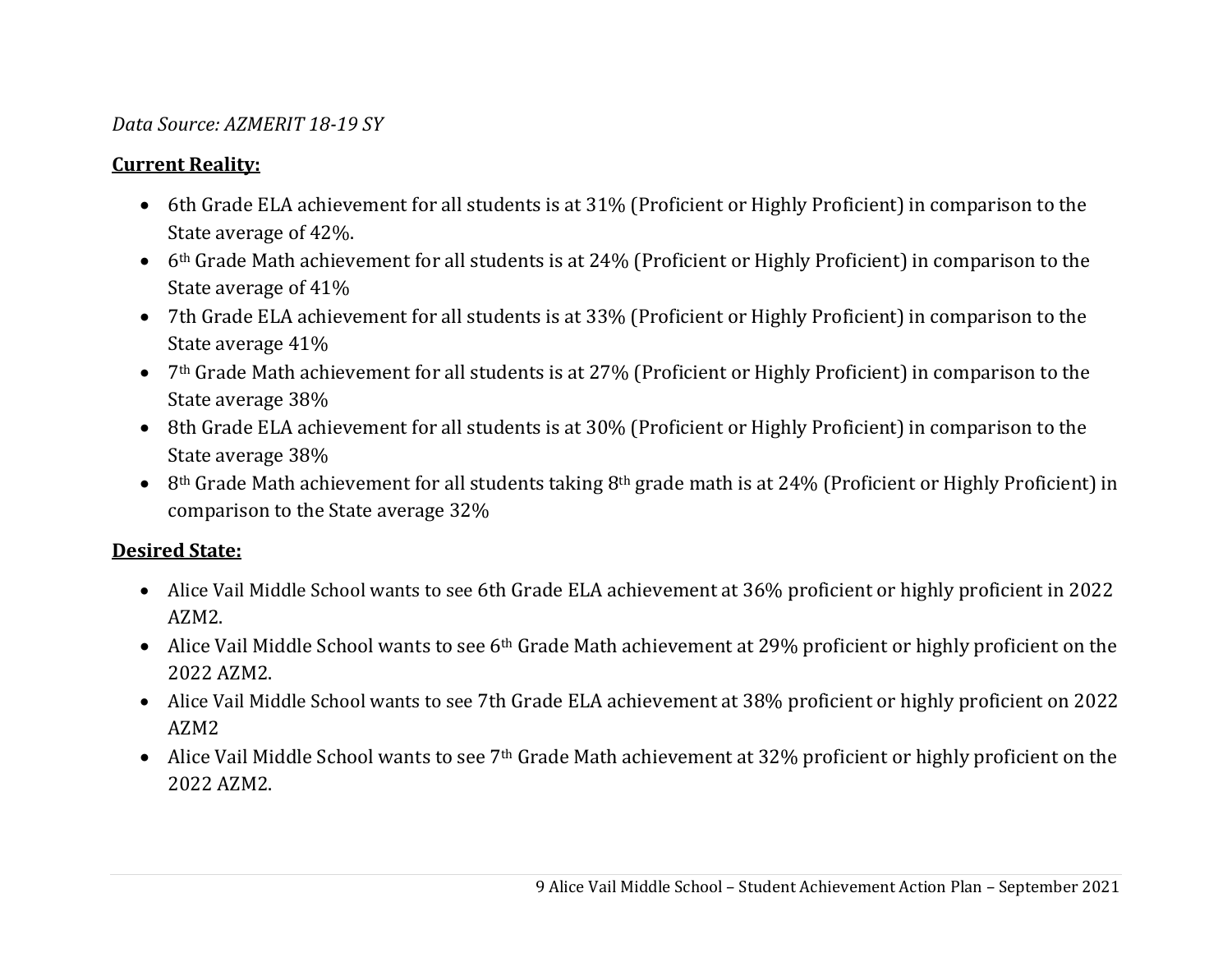- Alice Vail Middle School wants to see 8th Grade ELA achievement at 35% proficient or highly proficient on 2022 AZM2
- $\bullet$  Alice Vail Middle School wants to see 8th Grade Math achievement at 29% proficient or highly proficient on the 2022 AZM2.
- Alice Vail wants to eliminate gaps between racial and ethnic groups within the next ten years.

**Gap:** Most Alice Vail students are not proficient in ELA and Math. This need is even greater when looking at the data for our Native American, African American, Hispanic, Exceptional Education and ELL (English Language Learners) subgroups.

The gap between African American and White students in ELA is 29%, in Math it is 23%

The gap between Hispanic and White students in ELA is 33%, in Math 28%

#### **B. SMART Improvement Goals**

Based on gaps identified in section A, above, Alice Vail developed SMART improvement goals designed to move Alice Vail students from the current reality to the desired state.

- *1. ELA Improvement Goal:* ELA achievement for all grade level students will increase by 5% moving from 31% proficient or highly proficient on the 2019 AZMERIT to 36% proficient or highly proficient on 2022 AZMERIT.
- *2. MATH Improvement Goal:* Math achievement for all grade level students will increase by 5% moving from 24% proficient or highly proficient on the 2019 AZMERIT to 29% proficient or highly proficient on 2022 AZMERIT.
- *3.* Reduce Gaps in proficiency among racial/ethnic groups by 3% in ELA and Math.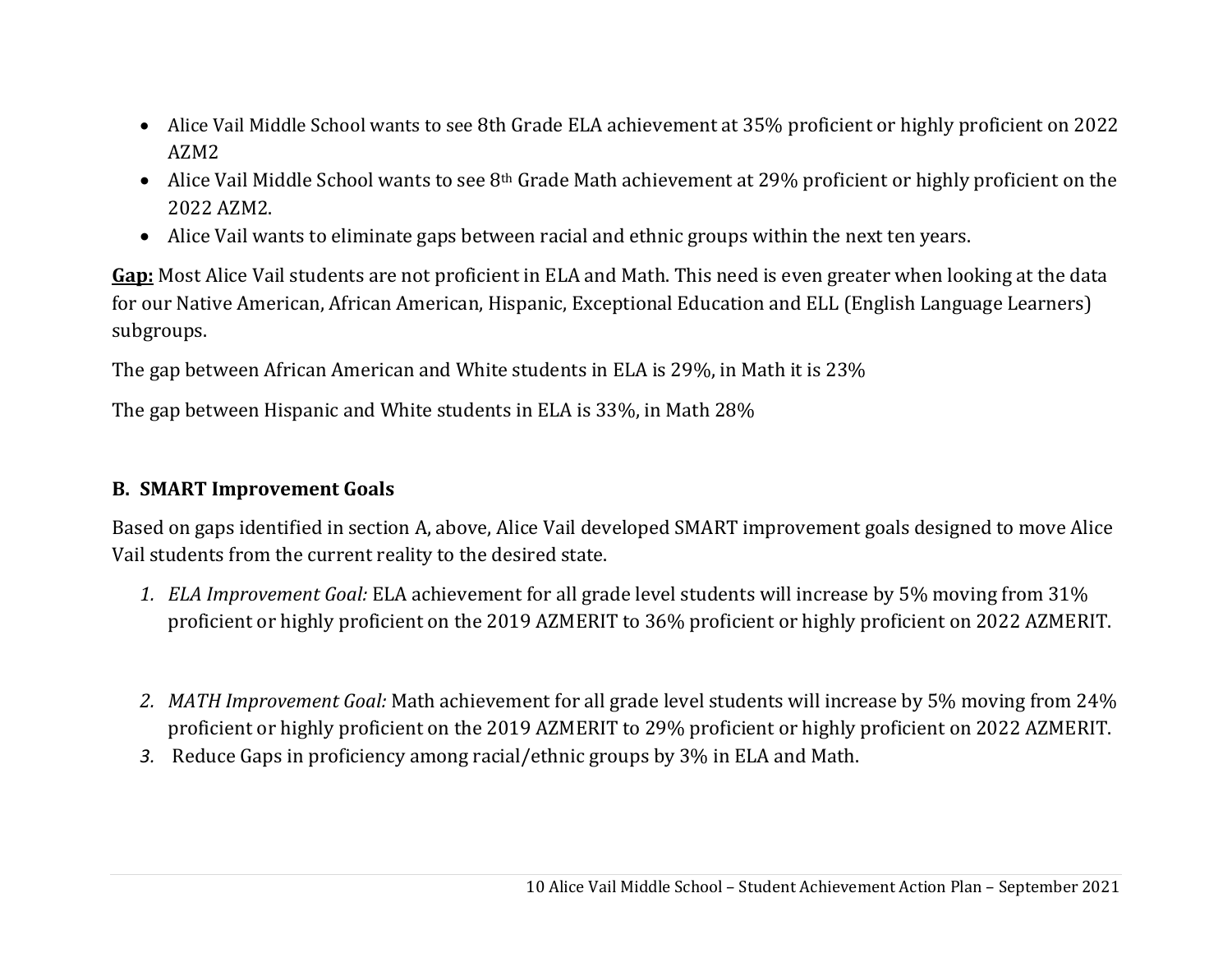#### **C. MOST EFFECTIVE AND FEASIBLE EVIDENCE‐BASED STRATEGIES**

After analyzing gaps and goals, Alice Vail Middle School reviewed multiple evidence-based strategies and assessed each for potential for effectiveness and feasibility. Achievement of the goals from section B, above, will be supported by the most effective and feasible evidence-based strategies, below.

#### *1. ELA Improvement Goal:*

**Strategy 1a:** Teachers in PLC (professional learning communities) teams will implement data digs to identify grade level and individual student areas of strength and areas for improvement.

**Strategy 1b:** Grade level teams will target instruction to specific ELA domains that were identified for improvement. ELA interventions supporting individual students will be implemented.

**Strategy 1c:** Empower Educational Consulting will provide job-embedded coaching for instructional practices (such as: instruction and assessments that match objectives, small group instruction, purposeful practice with stations, analyzing data, etc.) with all ELA teachers.

**Strategy 1d**: ELA IXL Snapshot Diagnostics will be given every 4-5 weeks to monitor student progress and instructional effectiveness (Tier 1 & Tier 2).

**Strategy 1E**: MTSS (Multi-Tiered System of Support) facilitator, administration and student advocates meet regularly to analyze student achievement data, grades, behavior to determine students who need Tier II and III interventions.

### *2. Math Improvement Goal:*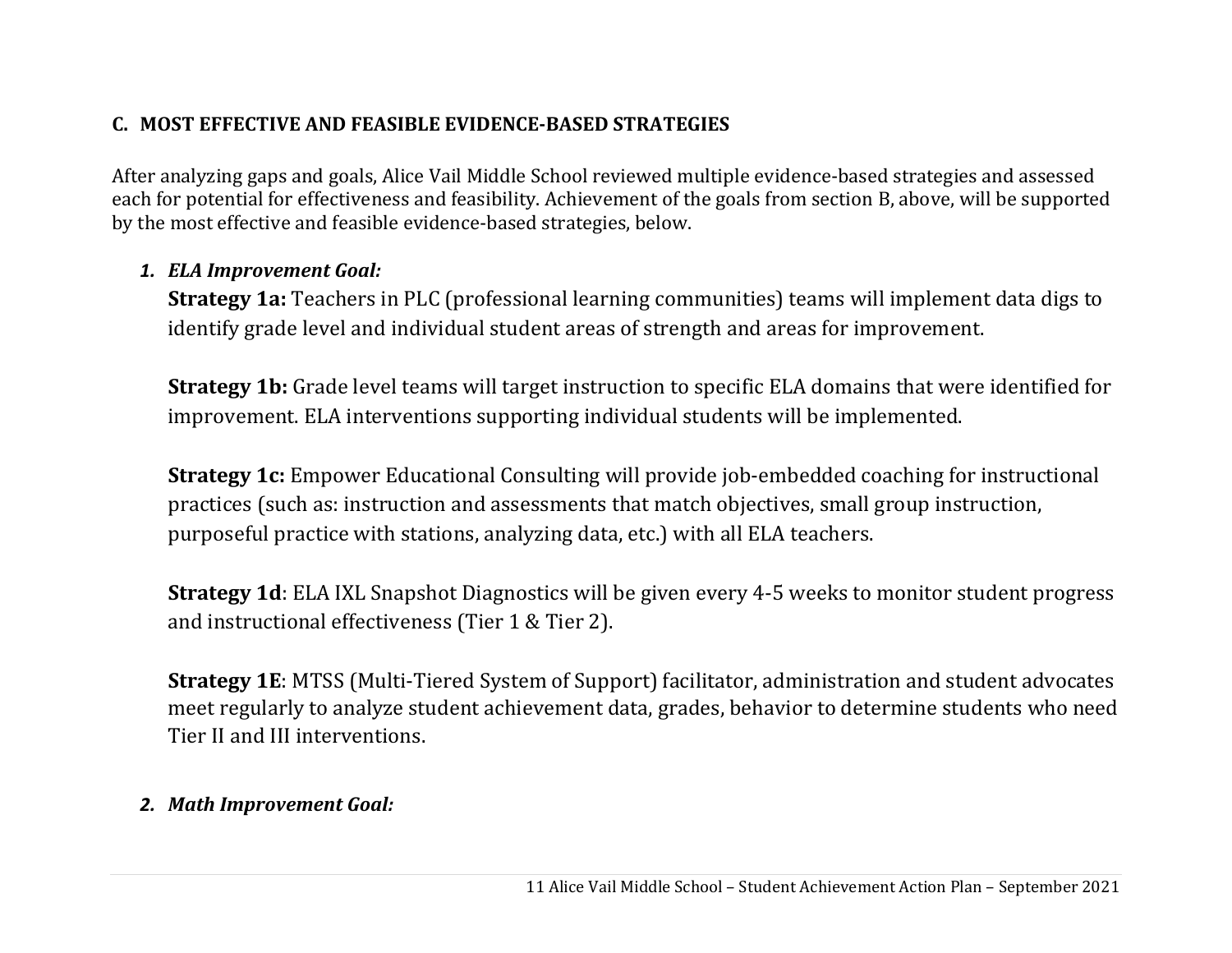Strategy 2a: Math teachers will implement *Math Pathways and Pitfalls* lessons and strategies into their classrooms.

**Strategy 2b**: West Ed (through Gates Foundation funding) will be working with our Math teachers as Teacher Practice Teams (TPT) to conceptualize the ideal, analyze evidence to focus directions, choose solutions, and adjust implementation of solutions.

**Strategy 2c:** IXL Snapshot Diagnostics will be given every 4-5 weeks to monitor student progress and instructional effectiveness (Tier 1 & Tier 2).

#### **D. ACTION STEPS TO IMPLEMENT & MONITOR STRATEGIES**

Below are detailed implementation and monitoring tasks for each evidence-based strategy, including persons responsible, timelines, and needed resources.

#### *1. ELA Improvement Goal:*

Strategy 1a:

| <b>Tasks to Implement Strategy</b>              | Person(s) to<br><b>Carry Out</b><br><b>Tasks</b> | Timeline/Target<br><b>Dates</b> | <b>Resources Needed</b>      |
|-------------------------------------------------|--------------------------------------------------|---------------------------------|------------------------------|
| Training provided on data digs, targeted lesson | <b>CSP</b>                                       | Quarterly                       | Time during PD (Professional |
| development and intervention strategies         | Curriculum                                       |                                 | Development), data resources |
|                                                 | Service                                          |                                 |                              |
|                                                 | Provider),                                       |                                 |                              |
|                                                 | Principal,                                       |                                 |                              |
|                                                 | Assistant                                        |                                 |                              |
|                                                 | Principal, PLC                                   |                                 |                              |
|                                                 | Leads                                            |                                 |                              |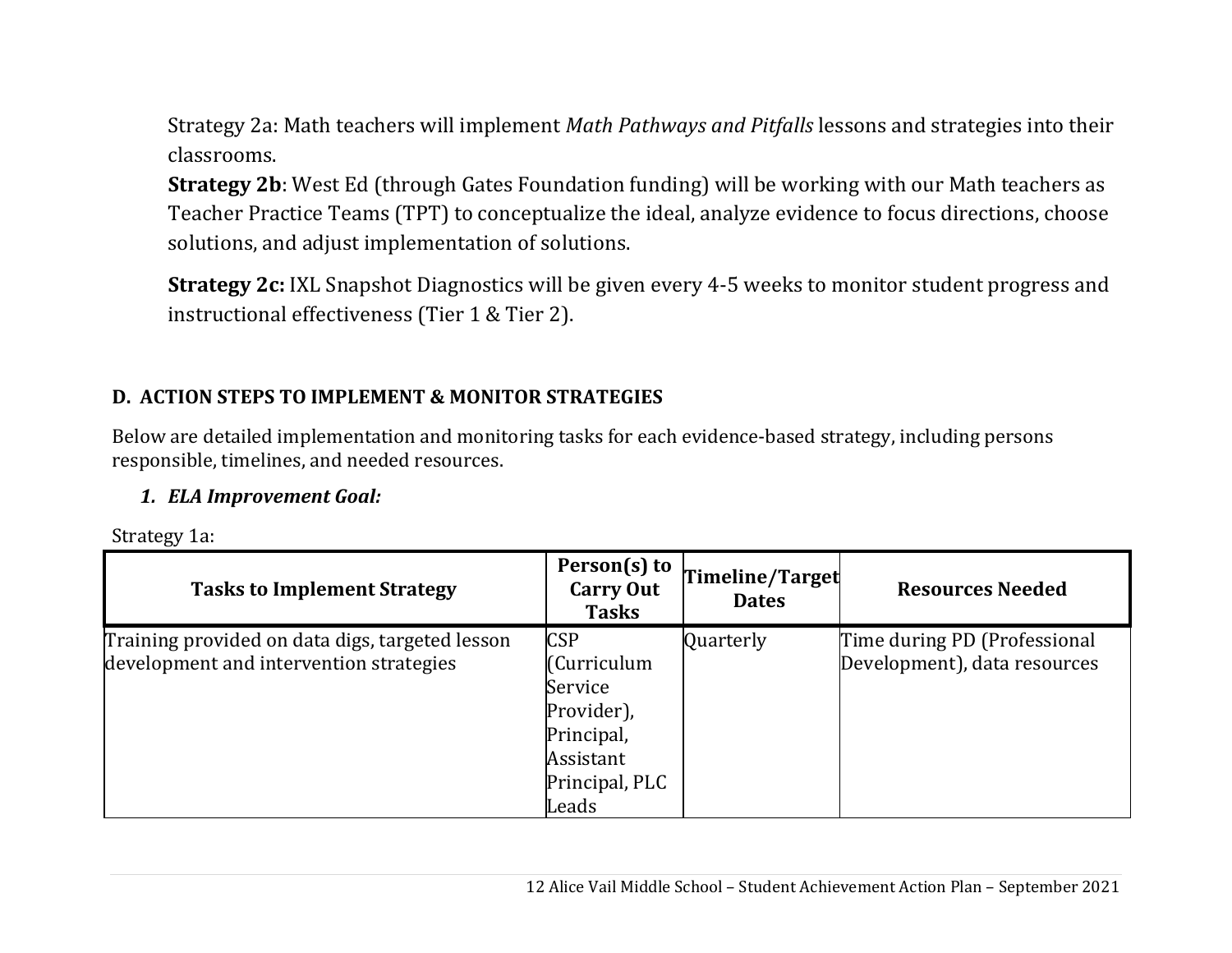| PLC data digs and PLC meetings                         | CSP, PLC Leads, Monthly                          |                                 | Time during PD, access to data |
|--------------------------------------------------------|--------------------------------------------------|---------------------------------|--------------------------------|
|                                                        | Teachers                                         |                                 |                                |
| <b>Tasks to Monitor, Assess, and Adjust</b>            | Person(s) to<br><b>Carry Out</b><br><b>Tasks</b> | Timeline/Target<br><b>Dates</b> | <b>Resources Needed</b>        |
| Collect PLC data and targeted domains from<br>meetings | CSP,<br>Administration                           | Quarterly                       | Access to PLC TEAMs drive      |
| Progress monitoring on targeted domains                | Teachers, CSP, Quarterly<br>Administration       |                                 | Access to School City data     |

# **Strategy 1b:**

| <b>Tasks to Implement</b><br><b>Strategy</b>             | <b>Person(s) to Carry Out Tasks</b>                    | Timeline/Target<br><b>Dates</b> | <b>Resources Needed</b>               |
|----------------------------------------------------------|--------------------------------------------------------|---------------------------------|---------------------------------------|
| Identify ELA areas for                                   | PLC members                                            | Quarterly                       | Time, Access to data                  |
| improvement                                              |                                                        |                                 |                                       |
| <b>Focused lessons</b>                                   | Classroom teachers                                     | Ongoing                         | Time, curriculum resources, School    |
| and assessments on areas                                 |                                                        |                                 | City                                  |
| developed and                                            |                                                        |                                 |                                       |
| implemented                                              |                                                        |                                 |                                       |
| Targeted students provided Classroom teachers, MTSS      |                                                        | Ongoing                         | List of identified students from each |
| with small group instruction Facilitator, Title I tutor, |                                                        |                                 | PLC, tutors, class section for        |
| and tutoring                                             | Intervention teachers                                  |                                 | interventions, curriculum             |
| and Adjust                                               | Tasks to Monitor, Assess, Person(s) to Carry Out Tasks | Timeline/Target<br><b>Dates</b> | <b>Resources Needed</b>               |
| Classroom walkthroughs                                   | Administration, CSP                                    | Quarterly                       | Access to PLC plans and scheduled     |
| focused on interventions                                 |                                                        |                                 | targeted lessons                      |
| and targeted lessons                                     |                                                        |                                 |                                       |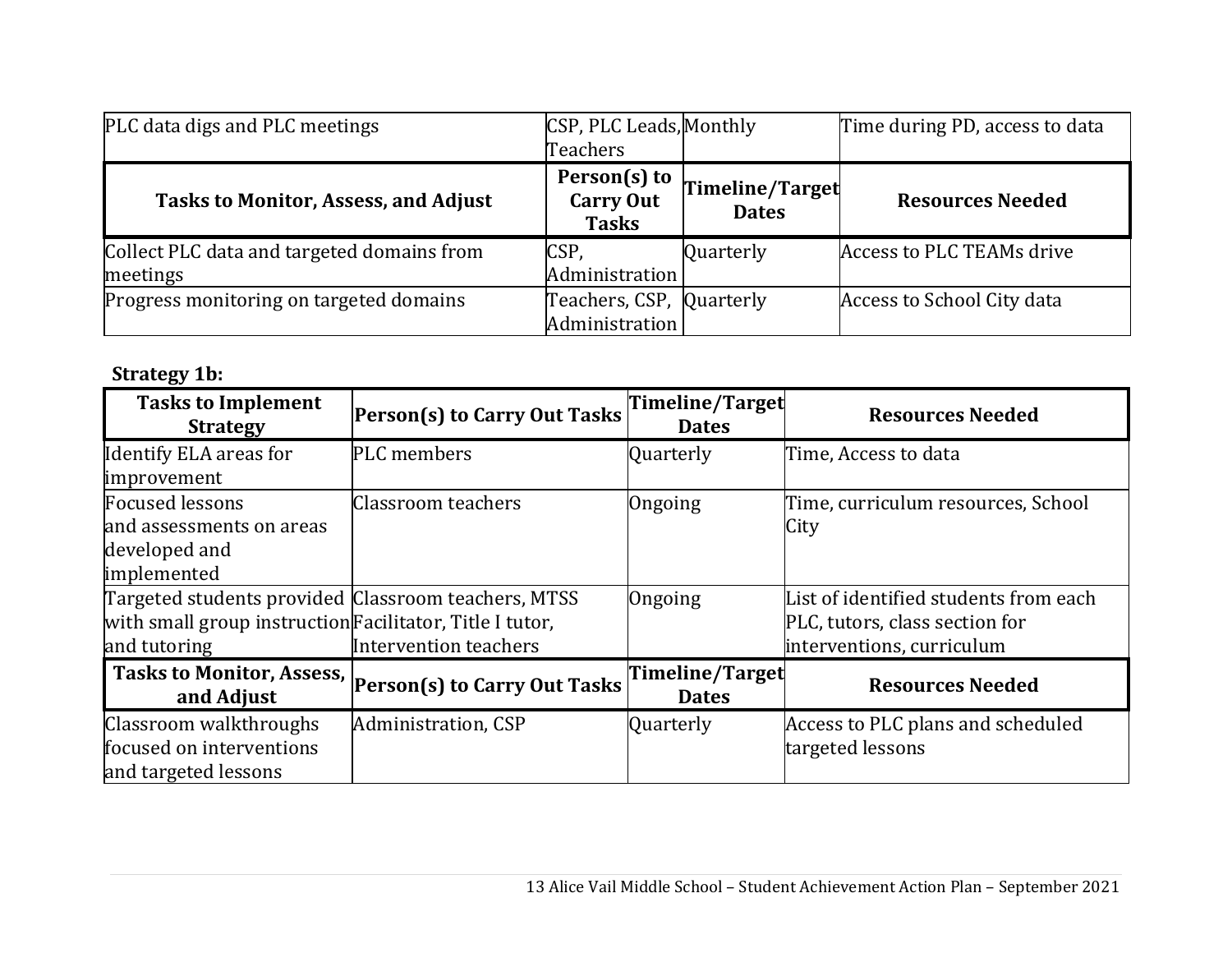| PLC evaluation of          | <b>PLC</b> teams | Quarterly | Data from formative assessments, time |
|----------------------------|------------------|-----------|---------------------------------------|
| interventions and targeted |                  |           | during PD                             |
| lessons                    |                  |           |                                       |

| <b>Strategy 1c:</b> |  |
|---------------------|--|
|---------------------|--|

| <b>Tasks to Implement</b><br><b>Strategy</b>                                                                                                      | Person(s) to Carry Out<br><b>Tasks</b>                                          | Timeline/Target<br><b>Dates</b>                                     | <b>Resources Needed</b>                                                                                                                                                 |
|---------------------------------------------------------------------------------------------------------------------------------------------------|---------------------------------------------------------------------------------|---------------------------------------------------------------------|-------------------------------------------------------------------------------------------------------------------------------------------------------------------------|
| <b>Empower Educational</b><br>Consulting classroom<br>walkthroughs, data<br>analysis & teacher<br>conferencing to<br>determine needs and<br>goals | Empower consultants,<br>Administration, CSP<br><b>ELA Teachers</b>              | Twice/month<br>visits and PD<br>sessions on the<br>district PD days | Empower resources, such as Literacy<br>Workstations<br>Data from IXL Snapshots, IXL<br>progress monitoring, classroom<br>assessments, walkthrough<br>observational data |
|                                                                                                                                                   |                                                                                 |                                                                     |                                                                                                                                                                         |
| <b>Tasks to Monitor,</b><br><b>Assess, and Adjust</b>                                                                                             | Person(s) to Carry Out<br><b>Tasks</b>                                          | Timeline/Target<br><b>Dates</b>                                     | <b>Resources Needed</b>                                                                                                                                                 |
| <b>IXL Snapshot Diagnostics</b>                                                                                                                   | Administration, CSP, ELA<br>Teachers                                            | Every 4-5 weeks                                                     |                                                                                                                                                                         |
| Data Analysis                                                                                                                                     | Administration, CSP, all<br><b>AVMS Teachers,</b><br><b>Empower consultants</b> | Monthly                                                             | Monthly PLCs (professional learning<br>communities) (grade level & content)                                                                                             |

# **Strategy 1d:**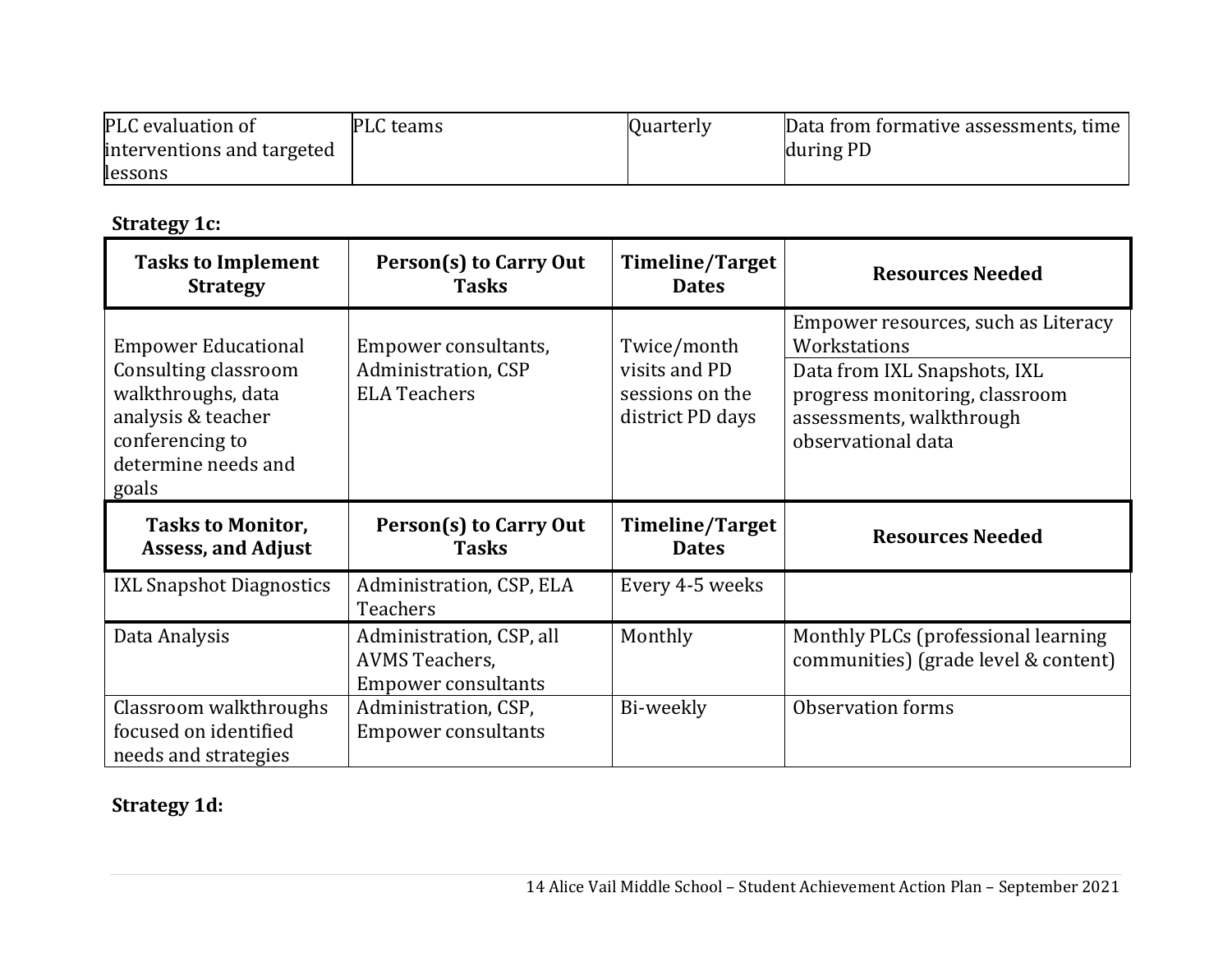| <b>Tasks to Implement</b><br><b>Strategy</b>   | Person(s) to Carry Out<br><b>Tasks</b> | <b>Timeline/Target Dates</b> | <b>Resources Needed</b>                                                 |
|------------------------------------------------|----------------------------------------|------------------------------|-------------------------------------------------------------------------|
| <b>IXL Snapshot Diagnostics</b>                | <b>AVMS Teachers</b>                   | Every 4-5 weeks              | <b>Student Laptops</b><br>IXL access<br>45 mins. Each<br>administration |
|                                                |                                        |                              |                                                                         |
| <b>Tasks to Monitor, Assess,</b><br>and Adjust | Person(s) to Carry Out<br><b>Tasks</b> | <b>Timeline/Target Dates</b> | <b>Resources Needed</b>                                                 |

#### *2. Math Improvement Goal:*

Strategy 2a:

| <b>Tasks to Implement</b><br><b>Strategy</b>   | Person(s) to Carry Out<br><b>Tasks</b> | <b>Timeline/Target Dates</b> | <b>Resources Needed</b>    |
|------------------------------------------------|----------------------------------------|------------------------------|----------------------------|
| Training on Math Pathways                      | CSP, Math Leads                        | <b>Fall Semester</b>         | Time during PD, Curriculum |
| and Pitfalls Lesson delivery<br>and strategies |                                        |                              | resources                  |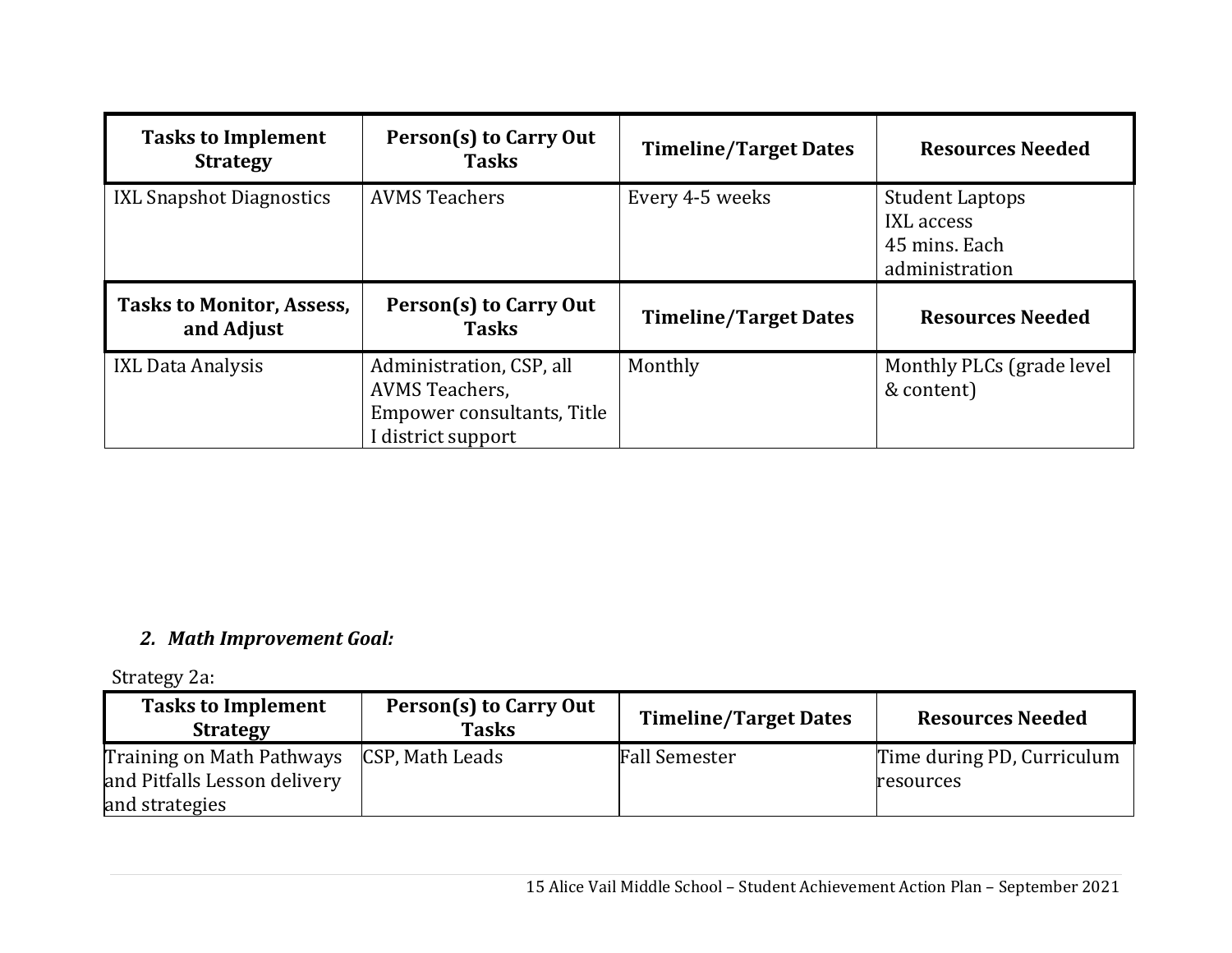| Identify and deliver lessons<br>for each grade level (at least                           | CSP, Math Leads, Teachers              | <b>Fall Semester</b>         | Time during PD, access<br>to curriculum and resources             |
|------------------------------------------------------------------------------------------|----------------------------------------|------------------------------|-------------------------------------------------------------------|
|                                                                                          |                                        |                              |                                                                   |
| <b>Tasks to Monitor, Assess,</b><br>and Adjust                                           | Person(s) to Carry Out<br><b>Tasks</b> | <b>Timeline/Target Dates</b> | <b>Resources Needed</b>                                           |
| Classroom walkthroughs<br>focused on MPP targeted<br>lessons                             | Administration, CSP                    | Quarterly                    | Access to the dates and<br>times of scheduled targeted<br>lessons |
| Math team evaluation of the<br>implementation and student<br>success in targeted lessons | Math PLC team                          | Quarterly                    | Data from formative<br>assessments, time during PD                |
| Monitor benchmark<br>assessments for math<br>progress                                    | Math PLC team, CSP,<br>Administration  | Quarterly                    | Time in PD, Data                                                  |

Strategy 2b.:

| <b>Tasks to Implement</b><br><b>Strategy</b>                                                                                                                          | Person(s) to Carry Out<br><b>Tasks</b>                               | <b>Timeline/Target Dates</b>                         | <b>Resources Needed</b>                                                                                             |
|-----------------------------------------------------------------------------------------------------------------------------------------------------------------------|----------------------------------------------------------------------|------------------------------------------------------|---------------------------------------------------------------------------------------------------------------------|
| West Ed will work with<br>Teacher Practice Teams<br>$(TPT)$ to conceptualize the<br>idea, analyze data, guide<br>choosing solutions, and<br>monitoring implementation | West Ed consultants<br>Math teachers                                 | Monthly 1 <sup>st</sup> -3 <sup>rd</sup> quarter     | Data from IXL Snapshots, IXL<br>progress monitoring,<br>classroom assessments,<br>walkthrough observational<br>data |
| <b>Tasks to Monitor, Assess,</b><br>and Adjust                                                                                                                        | Person(s) to Carry Out<br><b>Tasks</b>                               | <b>Timeline/Target Dates</b>                         | <b>Resources Needed</b>                                                                                             |
| West Ed consulting will lead<br>implementation discussions.                                                                                                           | West Ed consultants, Math<br>teachers, Administration,<br><b>CSP</b> | Monthly for 1 <sup>st</sup> -3 <sup>rd</sup> quarter | Substitute funding for<br>consultant & Math teacher<br>meetings                                                     |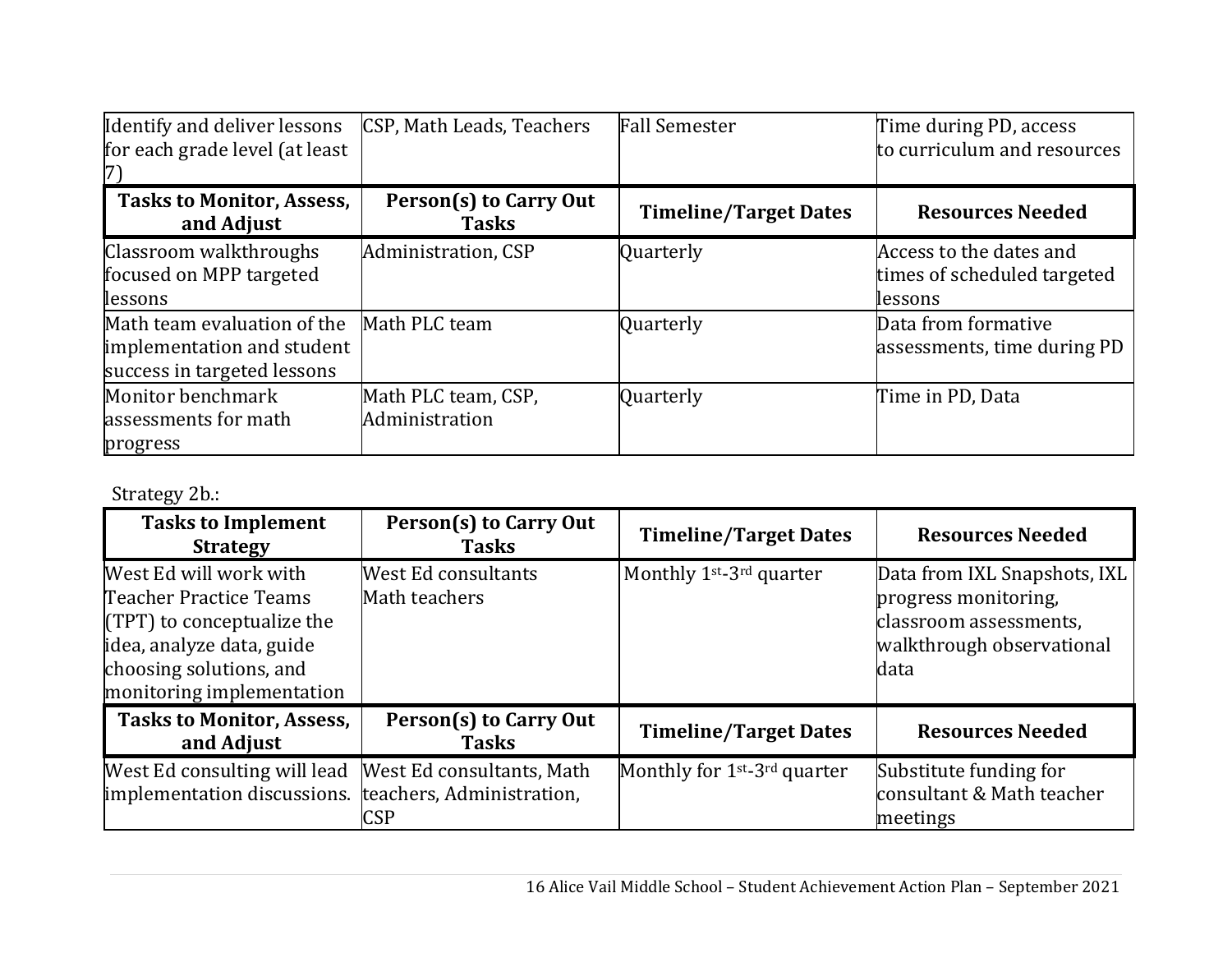| Monitor IXL Diagnostic   | Math PLC (professional         | Monthly | Monthly Math PLCs       |
|--------------------------|--------------------------------|---------|-------------------------|
| Snapshot assessments for | learning communities) team,    |         | (professional learning) |
| math progress            | <b>CSP</b> (Curriculum Service |         | communities)            |
|                          | Provider), Administration      |         |                         |

Strategy 2c:

| <b>Tasks to Implement</b><br><b>Strategy</b>   | Person(s) to Carry Out<br><b>Tasks</b> | <b>Timeline/Target Dates</b> | <b>Resources Needed</b>                                                 |
|------------------------------------------------|----------------------------------------|------------------------------|-------------------------------------------------------------------------|
| <b>IXL Snapshot Diagnostics</b>                | <b>AVMS Teachers</b>                   | Every 4-5 weeks              | <b>Student Laptops</b><br>IXL access<br>45 mins. Each<br>administration |
|                                                |                                        |                              |                                                                         |
| <b>Tasks to Monitor, Assess,</b><br>and Adjust | Person(s) to Carry Out<br><b>Tasks</b> | <b>Timeline/Target Dates</b> | <b>Resources Needed</b>                                                 |

#### **E. SUBGROUPS: MOST EFFECTIVE AND FEASIBLE EVIDENCE‐BASED STRATEGIES**

After analyzing gaps and goals, Alice Vail Middle School reviewed multiple evidence-based strategies and assessed each for potential for effectiveness and feasibility. Achievement of the goals from section a, above, will be supported by the most effective and feasible evidence-based strategies, below.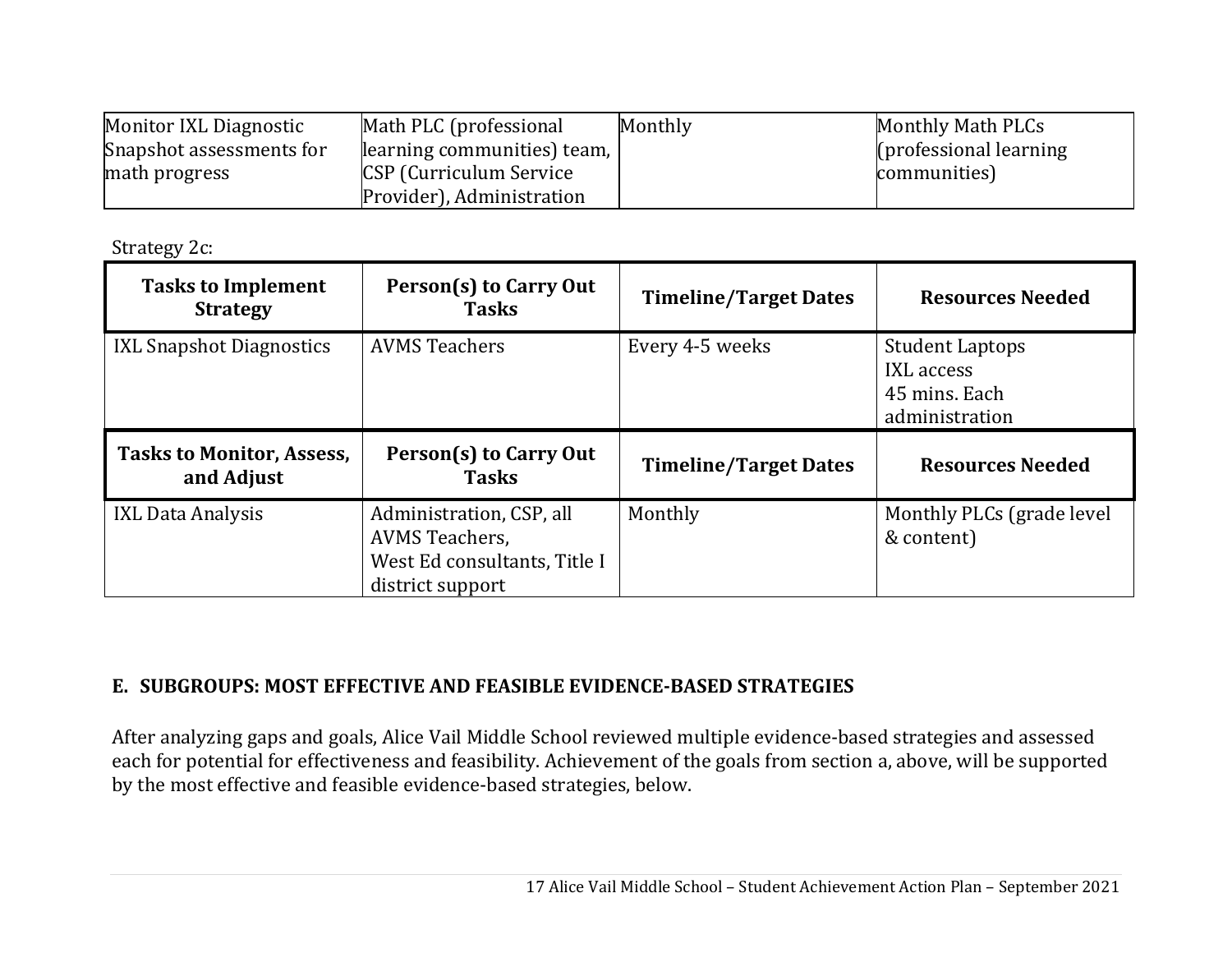### **English Language Arts**

**Strategy 3a:** MTSS (Multi-Tiered System of Support): Students who are minimally proficient and partially proficient are targeted to be placed in an ELA intervention classes. ELA interventionists teach intervention sections and support for ELA schoolwide. Before and after school programming for ELA tutoring is made available as an additional support for students.

#### **Mathematics**

**Strategy 4a:** Weekly interventions: Math teachers intentionally plan weekly interventions with Math Pathways and Pitfalls lessons to support subgroups and address achievement gaps.

**Strategy 4b:** Focus targeted intervention: Students who are minimally proficient and partially proficient are targeted to be placed in a math intervention classes. Math interventionists teach intervention sections and support for math schoolwide. Before and after school programming for tutoring is made available as an additional support for students.

**Strategy 4c:** Support for Subgroup Achievement Teachers: Students in subgroups will have varied opportunities for site based and district support in the form of PD (Professional Development), small group training, coaching, time for peer observation, lesson modeling, and collaboration to plan MPP interventions.

### **F. SUBGROUPS: ACTION STEPS TO IMPLEMENT & MONITOR STRATEGIES**

Below are detailed implementation and monitoring tasks for each evidence-based strategy, including persons responsible, timelines, and needed resources.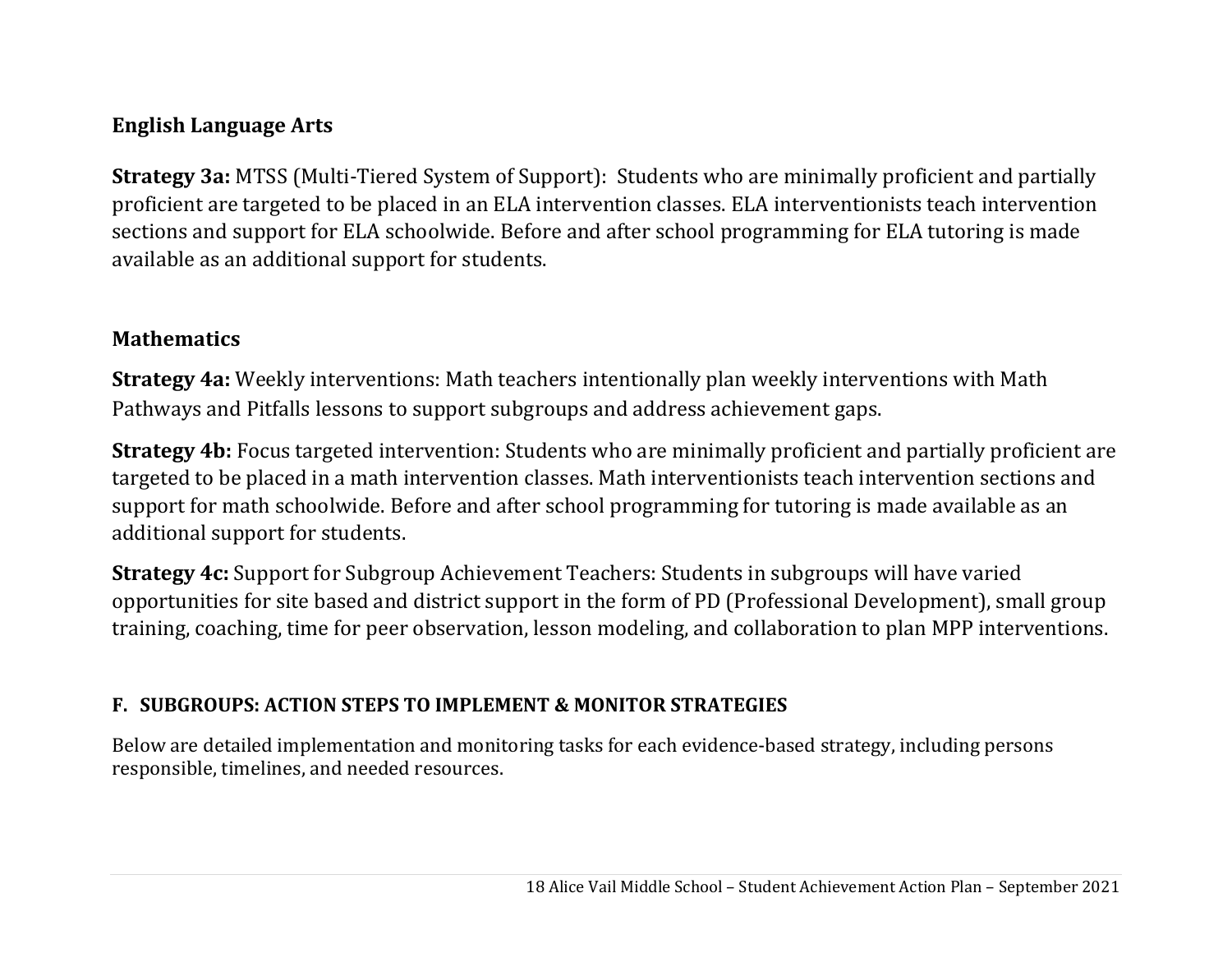#### *ELA Improvement Goal*

#### **Strategy 3a:**

| <b>Tasks to Implement Strategy</b>                                                                                                                                                                                                                                                                                                                                                                                                                                                                                                                                                          | Person(s) to<br><b>Carry Out</b><br><b>Tasks</b>                                                            | <b>Timeline/Target</b><br><b>Dates</b> | <b>Resources Needed</b>           |
|---------------------------------------------------------------------------------------------------------------------------------------------------------------------------------------------------------------------------------------------------------------------------------------------------------------------------------------------------------------------------------------------------------------------------------------------------------------------------------------------------------------------------------------------------------------------------------------------|-------------------------------------------------------------------------------------------------------------|----------------------------------------|-----------------------------------|
| MTSS facilitator, administration and student<br>advocates meet regularly to analyze student<br>achievement data, grades, behavior to determine<br>students who need Tier II and III interventions.<br>Discussions of strengths, weaknesses and areas of<br>focus occur in order develop a plan for improvement<br>that is communicated to teachers and followed for<br>the duration of the school year. Individual student<br>goals are written accompanied with an intervention<br>plan that is monitored monthly. Adjustments and<br>additions are made as needed to support the student. | MTSS facilitator, Monthly<br>administration,<br>and student<br>advocates                                    |                                        | monthly PLCs time<br>Student data |
| <b>Tasks to Monitor, Assess, and Adjust</b>                                                                                                                                                                                                                                                                                                                                                                                                                                                                                                                                                 | Person(s) to<br><b>Carry Out</b><br><b>Tasks</b>                                                            | <b>Timeline/Target</b><br><b>Dates</b> | <b>Resources Needed</b>           |
| Regular meetings (2x per month) will be held with<br>the student intervention team including the<br>interventionists, student success specialist, tutors,<br>MTSS facilitator and Dean. This group will analyze<br>student data and intervention strategies, monitoring<br>and adjusting to support students.                                                                                                                                                                                                                                                                               | Interventionists, 2x per month<br>student success<br>specialist,<br>tutors, MTSS<br>facilitator and<br>Dean |                                        | Meeting time                      |

#### *Math Improvement Goal*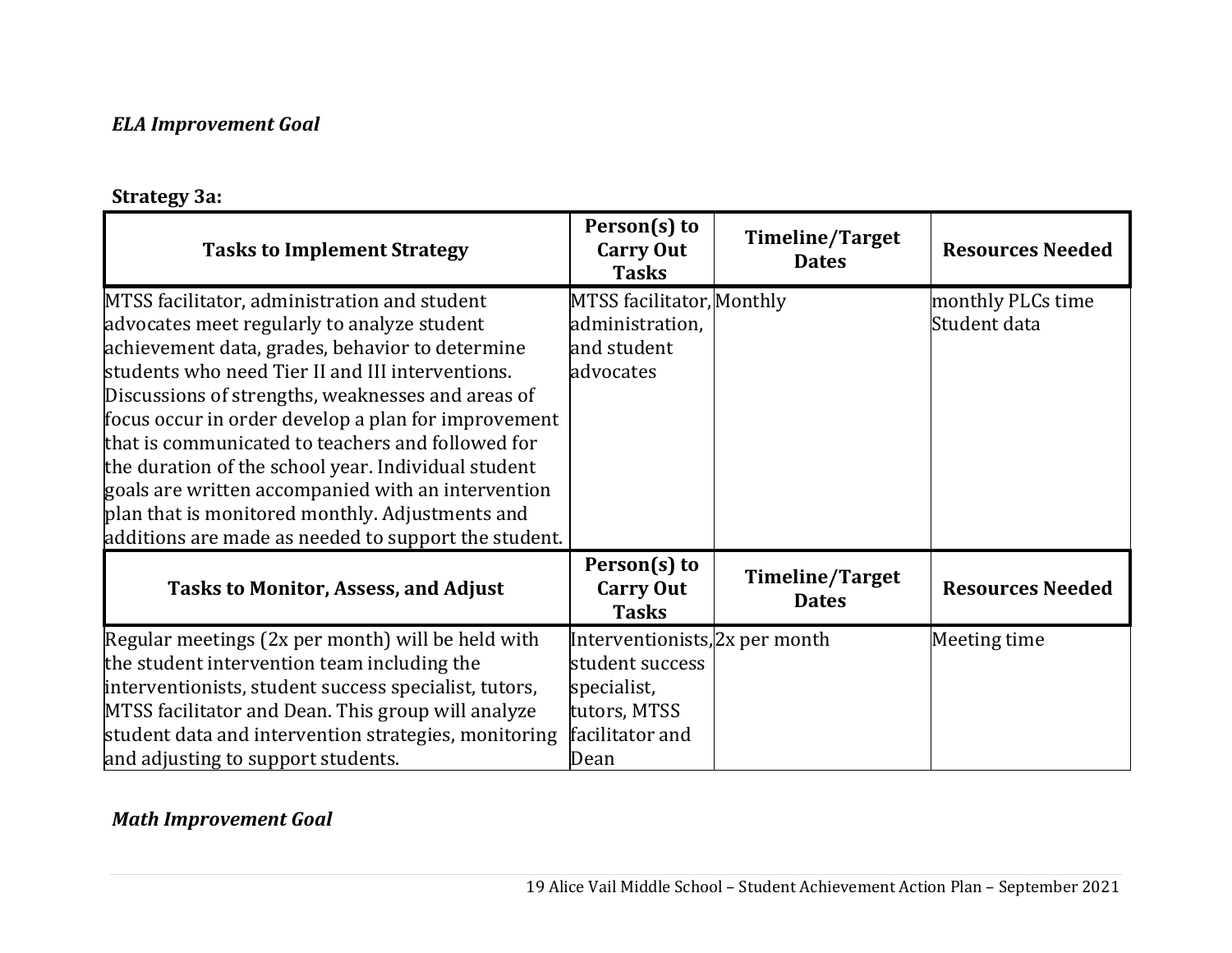## **Strategy 4a:**

| <b>Tasks to Implement Strategy</b>                                                                                                                                                               | Person(s) to Carry Out<br><b>Tasks</b>                                                                | Timeline/Target<br><b>Dates</b> | <b>Resources Needed</b>                                                            |
|--------------------------------------------------------------------------------------------------------------------------------------------------------------------------------------------------|-------------------------------------------------------------------------------------------------------|---------------------------------|------------------------------------------------------------------------------------|
| <b>Math Intervention Classes</b><br>Math teachers intentionally plan<br>weekly interventions with Math<br>Pathways and Pitfalls lessons to<br>support subgroups and address<br>achievement gaps. | Administration, CSP,<br><b>AVMS Teachers</b>                                                          | 1x per semester                 | Assessment data<br>Specific curriculum to<br>address learning<br>achievement gaps. |
|                                                                                                                                                                                                  |                                                                                                       |                                 |                                                                                    |
| <b>Tasks to Monitor, Assess, and Adjust</b>                                                                                                                                                      | Person(s) to Carry Out<br><b>Tasks</b>                                                                | Timeline/Target<br><b>Dates</b> | <b>Resources Needed</b>                                                            |
| <b>IXL Data Analysis</b>                                                                                                                                                                         | Administration, CSP, all<br><b>AVMS Teachers,</b><br>West Ed consultants,<br>Title I district support | Monthly                         | Monthly PLCs (grade level<br>& content)                                            |

# **Strategy 4b:**

| <b>Tasks to Implement Strategy</b>                                                                                                                                                                                              | Person(s) to Carry Timeline/Target<br><b>Out Tasks</b>        | <b>Dates</b> | <b>Resources</b><br><b>Needed</b>    |
|---------------------------------------------------------------------------------------------------------------------------------------------------------------------------------------------------------------------------------|---------------------------------------------------------------|--------------|--------------------------------------|
| Focus targeted intervention: MTSS facilitator,<br>administration and student advocates meet regularly to<br>analyze student achievement data, grades, behavior to<br>determine students who need Tier II and III interventions. | MTSS facilitator,<br>administration, and<br>student advocates | Monthly      | Monthly PLCs<br>time<br>Student data |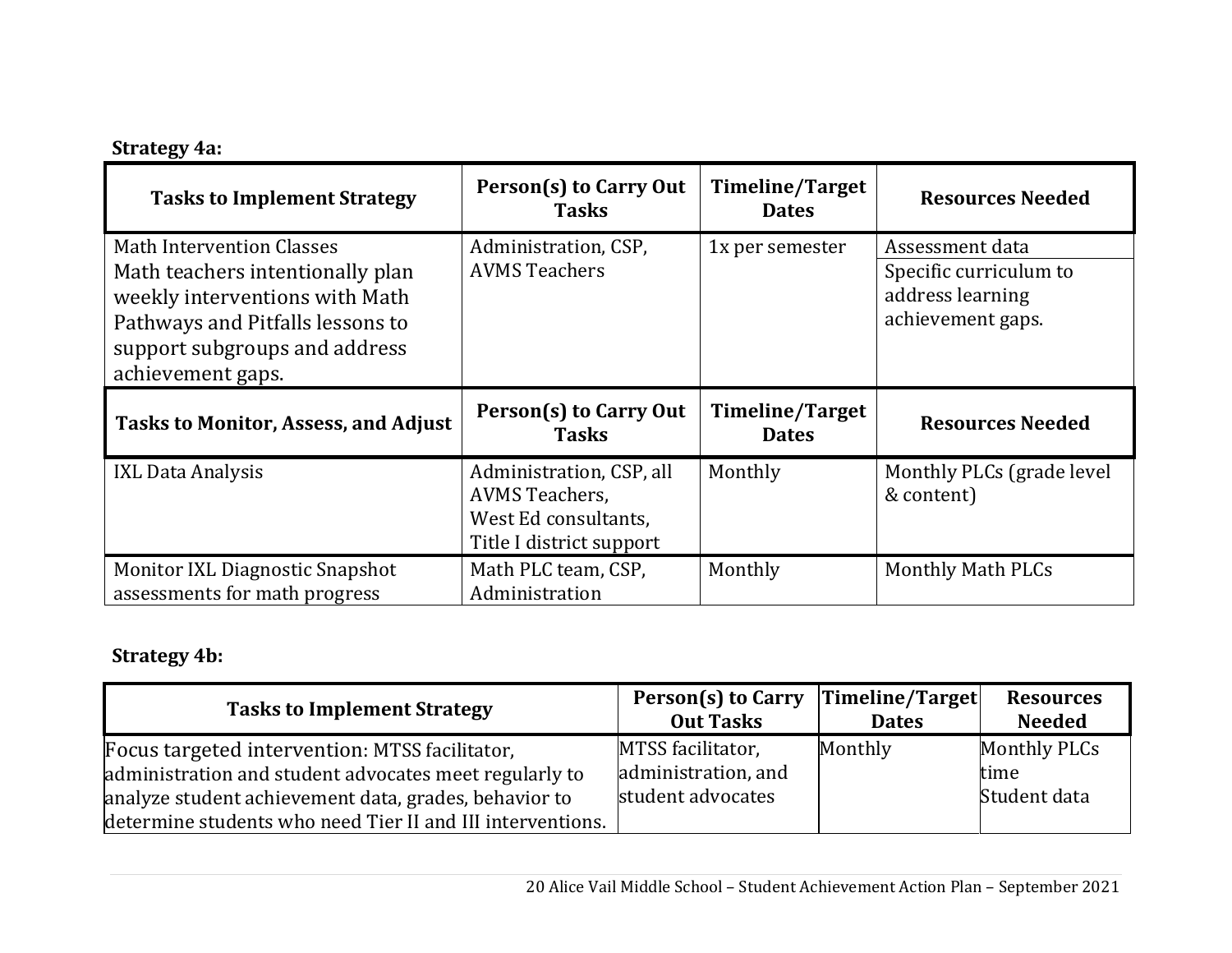| Discussions of strengths, weaknesses and areas of focus<br>occur in order develop a plan for improvement that is<br>communicated to teachers and followed for the duration of<br>the school year. Individual student goals are written<br>accompanied with an intervention plan that is monitored<br>monthly. Adjustments and additions are made as needed to<br>support the student. |                                                                                          |                                 |                                   |
|---------------------------------------------------------------------------------------------------------------------------------------------------------------------------------------------------------------------------------------------------------------------------------------------------------------------------------------------------------------------------------------|------------------------------------------------------------------------------------------|---------------------------------|-----------------------------------|
| <b>Tasks to Monitor, Assess, and Adjust</b>                                                                                                                                                                                                                                                                                                                                           | Person(s) to Carry<br><b>Out Tasks</b>                                                   | Timeline/Target<br><b>Dates</b> | <b>Resources</b><br><b>Needed</b> |
| Regular meetings (2x per month) will be held with the<br>student intervention team including the interventionists,<br>student success specialist, tutors, MTSS facilitator and<br>Dean. This group will analyze student data and<br>intervention strategies, monitoring and adjusting to<br>support students.                                                                         | Interventionists,<br>student success<br>specialist, tutors, MTSS<br>facilitator and Dean | 2x per month                    | Meeting time                      |

## **Strategy 4c:**

| <b>Tasks to Implement Strategy</b>                          | <b>Person(s) to Carry</b><br><b>Out Tasks</b> | Timeline/Target<br><b>Dates</b> | <b>Resources</b><br><b>Needed</b> |
|-------------------------------------------------------------|-----------------------------------------------|---------------------------------|-----------------------------------|
| MTSS facilitator, administration and student advocates      | MTSS facilitator,                             | Monthly                         | Monthly PLCs                      |
| meet regularly to analyze student achievement data,         | administration, and                           |                                 | time                              |
| grades, behavior to determine students who need Tier II     | student advocates                             |                                 | Student data                      |
| and III interventions. Discussions of strengths, weaknesses |                                               |                                 |                                   |
| and areas of focus occur in order develop a plan for        |                                               |                                 |                                   |
| improvement that is communicated to teachers and            |                                               |                                 |                                   |
| followed for the duration of the school year. Individual    |                                               |                                 |                                   |
| student goals are written accompanied with an               |                                               |                                 |                                   |
| intervention plan that is monitored monthly. Adjustments    |                                               |                                 |                                   |
| and additions are made as needed to support the student.    |                                               |                                 |                                   |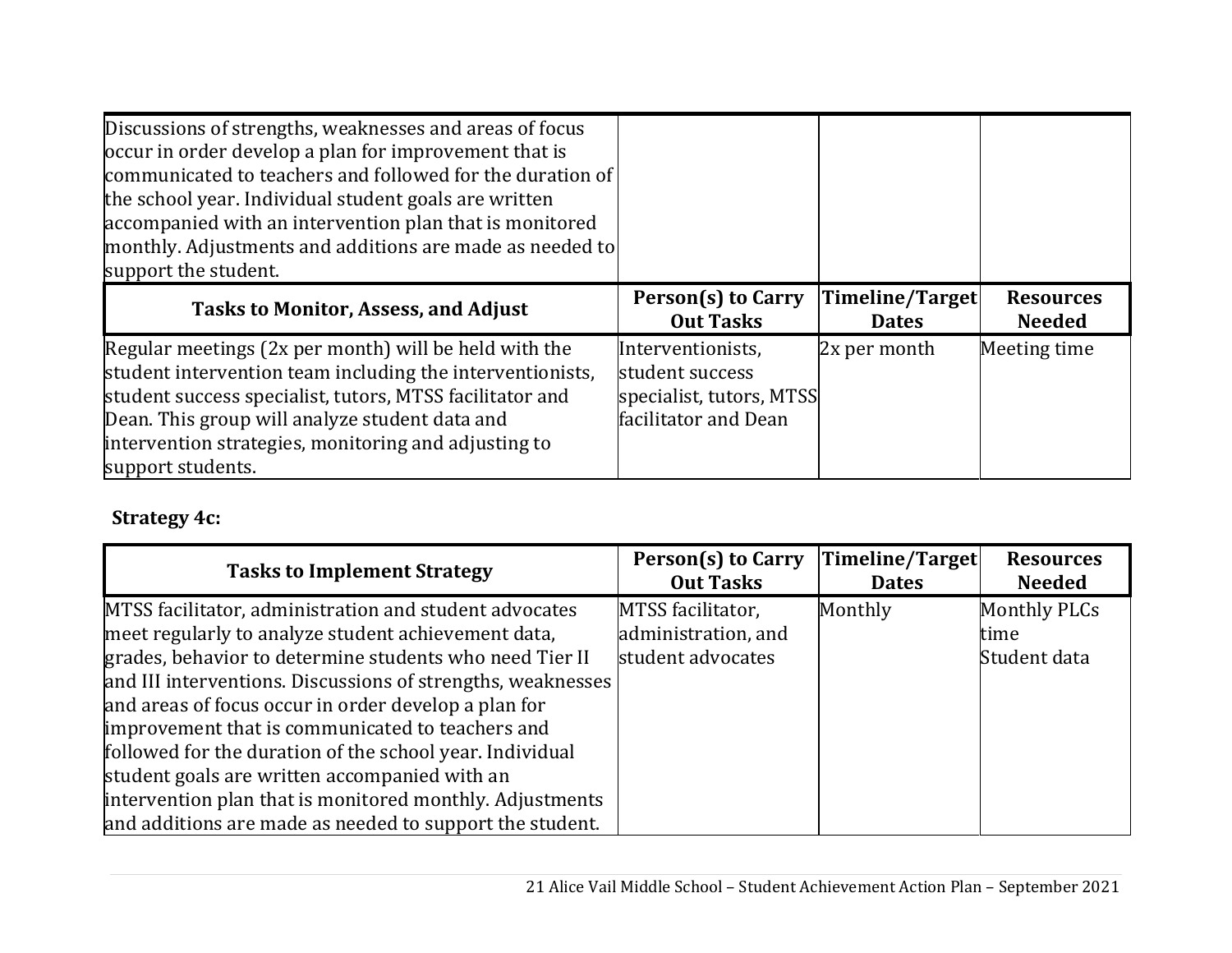| <b>Tasks to Monitor, Assess, and Adjust</b>                                                                                                                                                                                                                                                                   | Person(s) to Carry                                                                       | Timeline/Target | <b>Resources</b> |
|---------------------------------------------------------------------------------------------------------------------------------------------------------------------------------------------------------------------------------------------------------------------------------------------------------------|------------------------------------------------------------------------------------------|-----------------|------------------|
|                                                                                                                                                                                                                                                                                                               | <b>Out Tasks</b>                                                                         | <b>Dates</b>    | <b>Needed</b>    |
| Regular meetings (2x per month) will be held with the<br>student intervention team including the interventionists,<br>student success specialist, tutors, MTSS facilitator and<br>Dean. This group will analyze student data and<br>intervention strategies, monitoring and adjusting to<br>support students. | Interventionists,<br>student success<br>specialist, tutors, MTSS<br>facilitator and Dean | $2x$ per month  | Meeting time     |

# **Strategy 4d:**

| <b>Tasks to Implement Strategy</b>                                 | <b>Person(s) to Carry Out</b><br><b>Tasks</b> | Timeline/Target Dates   Resources Needed |                             |
|--------------------------------------------------------------------|-----------------------------------------------|------------------------------------------|-----------------------------|
| Support for Subgroup Achievement; Teachers Math teachers, District |                                               | Ongoing                                  | <b>PD</b> learning time for |
| of students in subgroups will have varied                          | PD support personnel.                         |                                          | teachers, substitutes,      |
| opportunities for site based and district                          | TSL District Coordinator                      |                                          | PD materials,               |
| support in the form of PD, small group                             |                                               |                                          | collaboration, and          |
| training, coaching, time for peer observation,                     |                                               |                                          | follow-up.                  |
| lesson modeling, and collaboration to plan                         |                                               |                                          |                             |
| MPP interventions. Teacher leaders will                            |                                               |                                          |                             |
| attend Math Pathways and Pitfalls training                         |                                               |                                          |                             |
| along with district math trainers and will                         |                                               |                                          |                             |
| participate in ongoing PD, after-school hours                      |                                               |                                          |                             |
| and during the school day to make the PD                           |                                               |                                          |                             |
| valuable and accessible to all teachers. Focus                     |                                               |                                          |                             |
| will be on students in need of interventions in                    |                                               |                                          |                             |
| math, including subgroups such as Ex Ed and                        |                                               |                                          |                             |
| ELL (English Language Learners). Teachers                          |                                               |                                          |                             |
| who have RTI (Response to Intervention)                            |                                               |                                          |                             |
| classes, tutoring, or intervention blocks will                     |                                               |                                          |                             |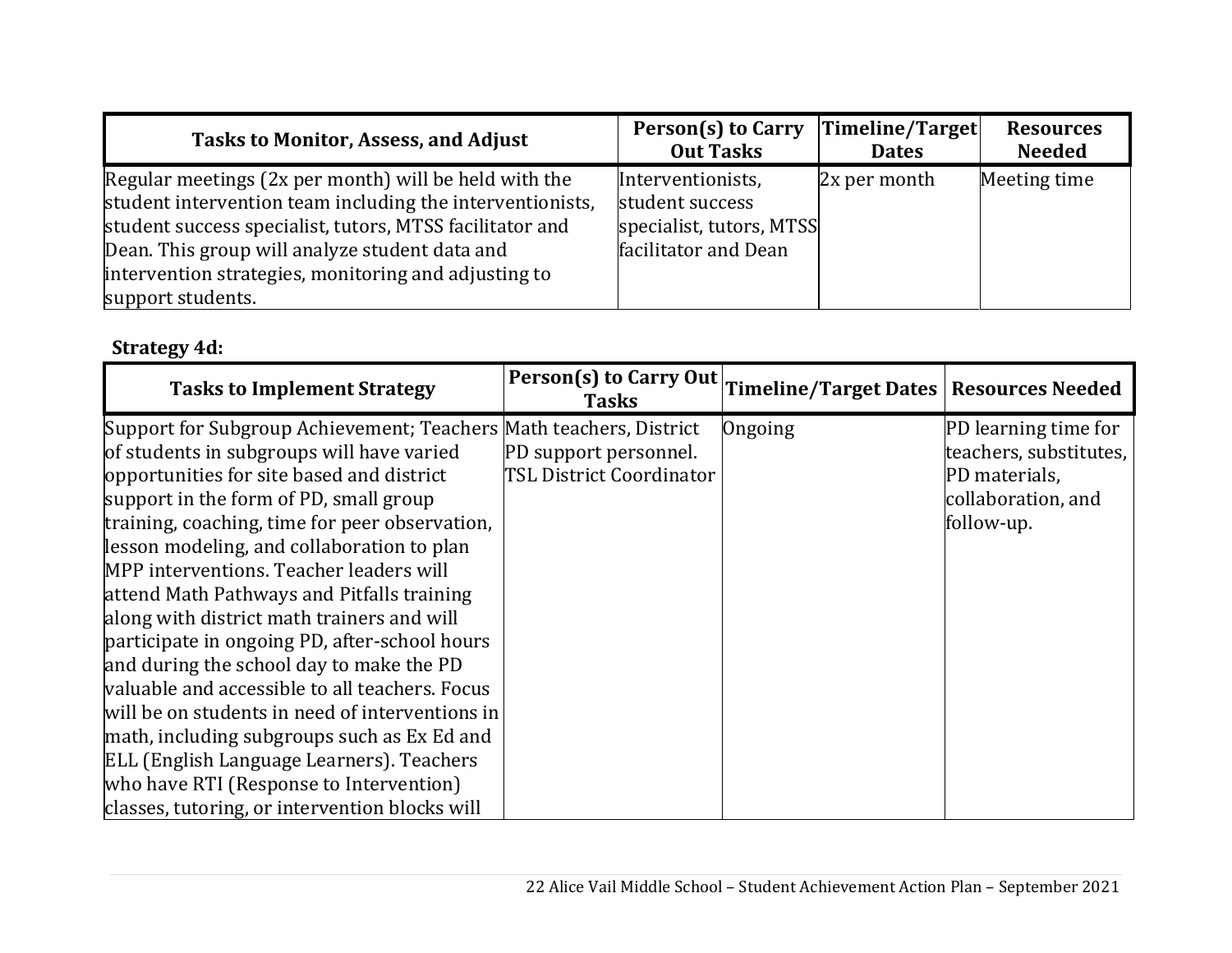| gain knowledge of using MPP lessons and<br>strategies to fill conceptual gaps for students.                                                                                                      |                                        |                                                                 |                                                         |
|--------------------------------------------------------------------------------------------------------------------------------------------------------------------------------------------------|----------------------------------------|-----------------------------------------------------------------|---------------------------------------------------------|
| <b>Tasks to Monitor, Assess, and Adjust</b>                                                                                                                                                      |                                        | Person(s) to Carry Out Timeline/Target Dates   Resources Needed |                                                         |
| Monthly walkthrough observations of MPP<br>lessons and ongoing coaching and feedback<br>from leadership teams, as well as semiannual leadership team<br>data reflections on subgroup achievement | Administration and<br>members from the | Monthly                                                         | Walkthrough,<br>meeting time for the<br>leadership team |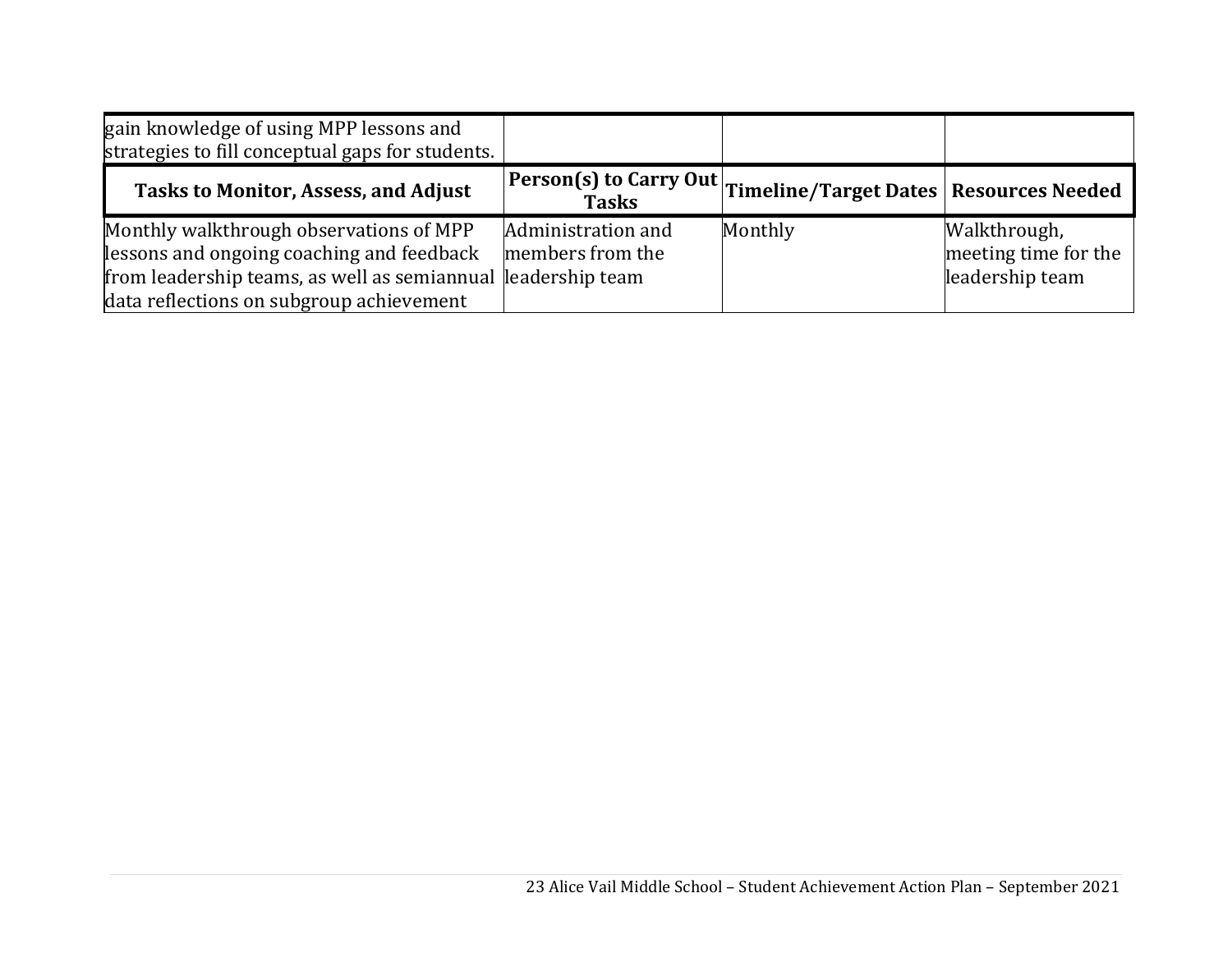#### **Next Steps**

#### **Project Elevate and TUSD Goals for Short Cycle Assessment**

Project Elevate is a two-year program of structured support to improve teaching and learning which results in significant student academic gains. The support is focused in three areas: (1) Talent Management: to develop a comprehensive system to support an environment or effective recruitment, on-going support, and retention; (2) Culture: to cultivate a strong culture where high expectations for all learners are evident and embraced by school; and (3) Instructional Infrastructure: to implement high quality curriculum and instruction, including an observation and feedback system and a cohesive assessment system focused on data driven decision making and data driven instruction.

This program is sponsored by the Arizona Department of Education and will provide ongoing mentoring for the principal, professional learning for the site's leadership team, and collaboration with district leadership. The Shortterm goals are:

- Develop equitable instructional infrastructure that includes high-quality curriculum and instruction, observation and feedback, and a cohesive assessment system focused on data driven instruction
- Improve culture of equity, learning and high expectations for all
- Establish effective talent management systems

The long-term goals are:

- Improve equity-focused leadership competencies
- Improve teacher practices
- Achieve significant gains in student achievement
- Reduce achievement gaps between student subgroups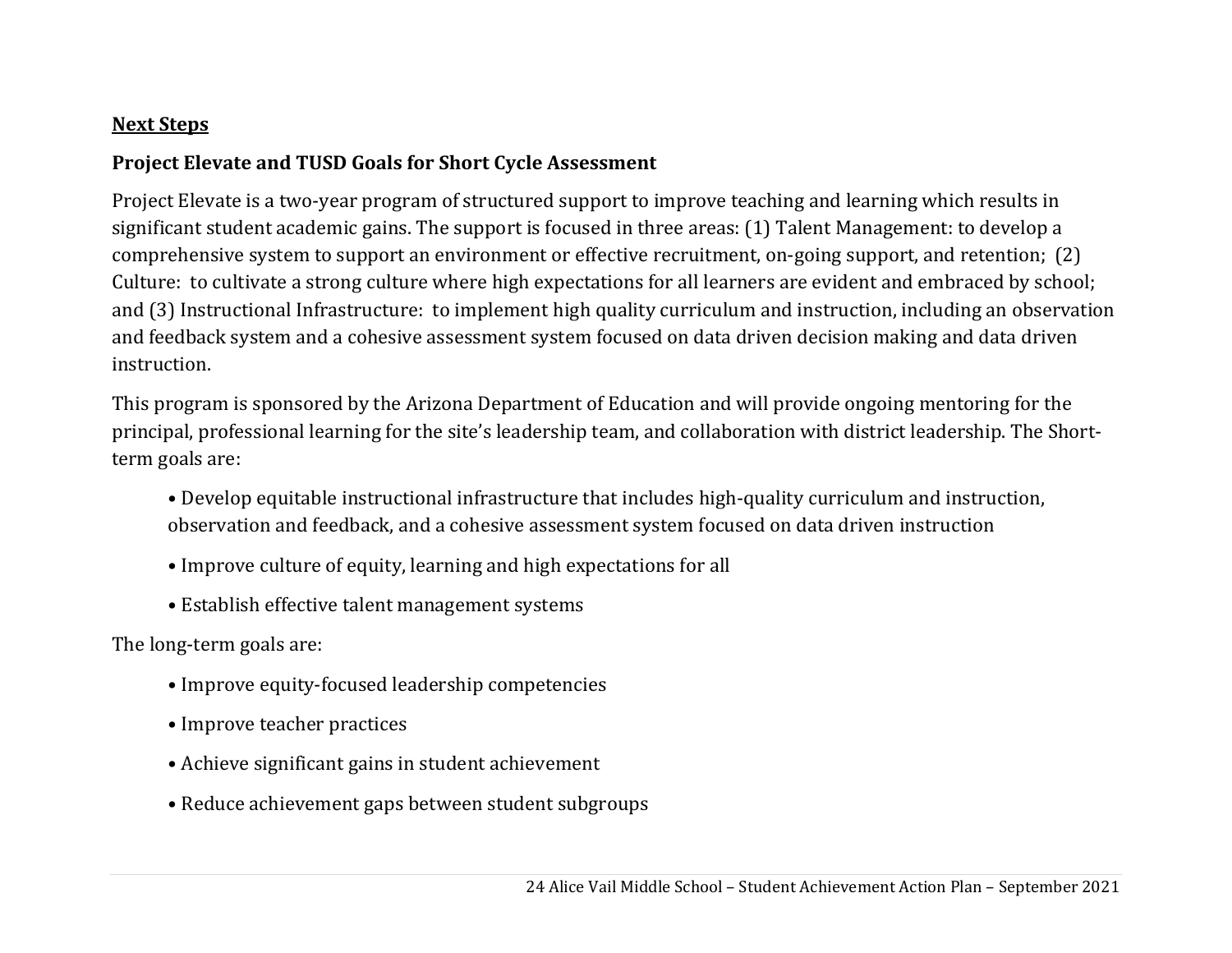• Sustain highly effective equitable LEA (local educational agencies) and school systems

TUSD's D and F rated schools will participate in Project Elevate, beginning in the SY 2021-22. Concurrently, these 18 schools have shifted their assessment protocol to administer short cycle assessments to be more responsive to 'in the moment' instructional practices. This shift away from deficit-oriented strategies such as benchmark testing toward authentic, formative assessments will improve student learning. TUSD's goals in collaboration with Project Elevate are:

- To transform assessments districtwide to an ongoing formative cycle that teachers are in control of
- To utilize assessments as a strategy for learning rather than of learning.
- To shift current assessment and instructional practices for Project Elevate schools to a formative assessment model.
- To utilize short-cycle assessments with Project Elevate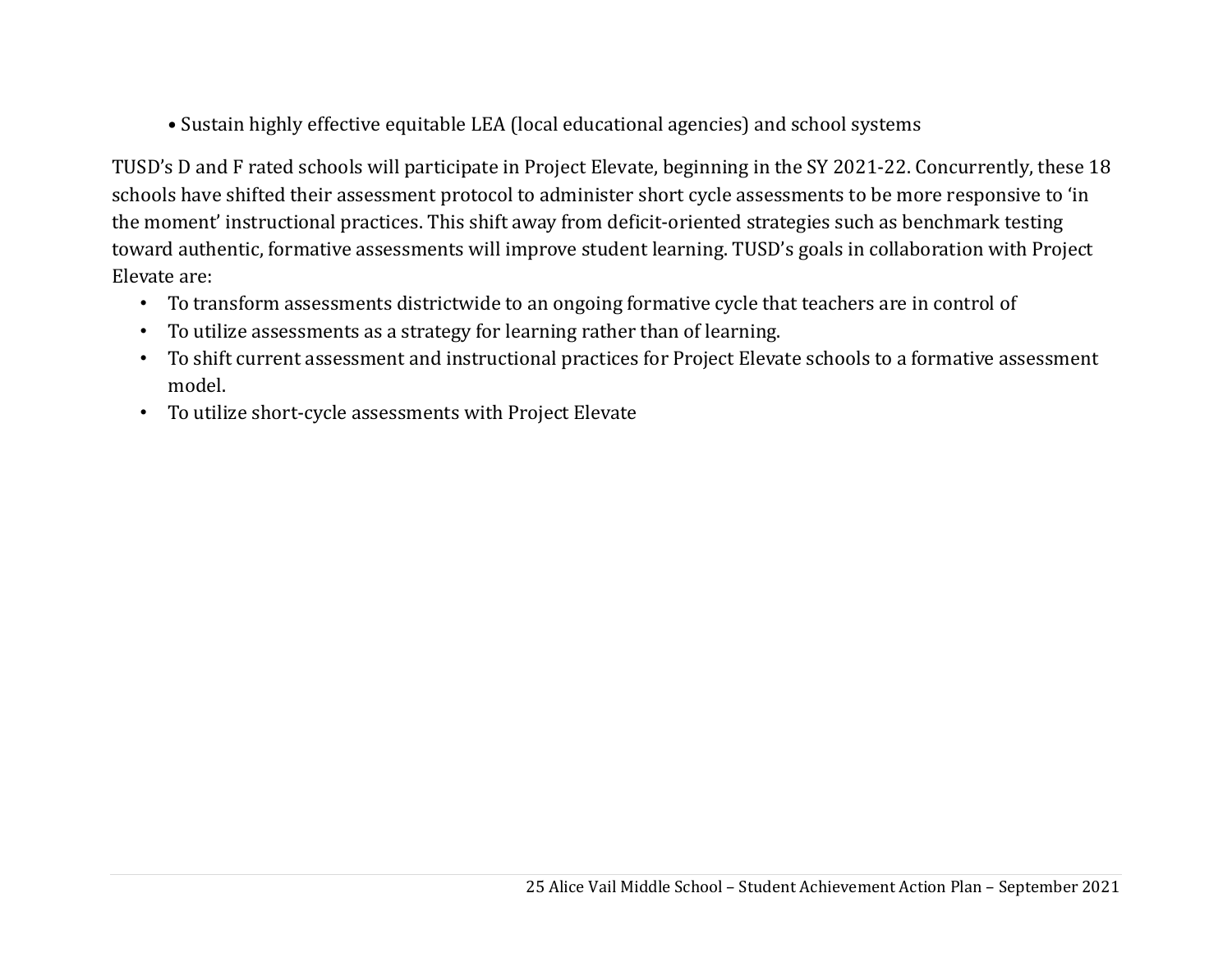### **5. Progress Monitoring**

During the 2021-2022 School Year, TUSD is strategically utilizing short cycle assessments from the following curricular adoptions: *Benchmark Advance, Eureka,* and *IXL*. These assessments are expected to be implemented at designated sites.

Short cycle assessments are designed to provide teachers with immediate feedback on students' performance towards standards proficiency during the instructional cycle. By having set timeframes for providing short cycle assessments, teachers can engage in meaningful dialogue using actionable data during PLC/CTTs regarding students' growth and performance over time, and plan instruction to ensure students are on target to meet grade level standards. The schedule below shows the points at which the short cycle assessments take place.

| 2nd Grade                                                                                                                                                 | 3rd Grade Benchmark                                                                                                                      | 4th Grade Benchmark                                                                                                                      | 5 <sup>th Grade</sup> Benchmark                                                                                                          |
|-----------------------------------------------------------------------------------------------------------------------------------------------------------|------------------------------------------------------------------------------------------------------------------------------------------|------------------------------------------------------------------------------------------------------------------------------------------|------------------------------------------------------------------------------------------------------------------------------------------|
| <b>Benchmark</b><br><b>Advanced:</b><br>Unit 1: by Sept. 24th<br>Unit 2: by Oct. 7th<br>Unit 3: by Oct. 29th<br>Unit 4: by Nov. 19th                      | <b>Advanced:</b><br>Unit 1: by Sept. 10th<br>Unit 2: by Oct. 1st<br>Unit 3: by Oct. 29th<br>Unit 4: by Nov. 19th<br>Unit 5: by Dec. 10th | <b>Advanced:</b><br>Unit 1: by Sept. 10th<br>Unit 2: by Oct. 1st<br>Unit 3: by Oct. 29th<br>Unit 4: by Nov. 19th<br>Unit 5: by Dec. 10th | <b>Advanced:</b><br>Unit 1: by Sept. 10th<br>Unit 2: by Oct. 1st<br>Unit 3: by Oct. 29th<br>Unit 4: by Nov. 19th<br>Unit 5: by Dec. 10th |
| Unit 5: by Dec. 10th<br>Unit 6: by Jan. 14th<br>Unit 7: by Feb. 4th<br>Unit 8: by March 4th<br>Unit 9: by April 1st<br>(optional)<br>Unit 10: by May 13th | Unit 6: by Jan. 14th<br>Unit 7: by Feb. 4th<br>Unit 8: by March 4th<br>Unit 9: by April 1st<br>(optional)<br>Unit 10: by May 13th        | Unit 6: by Jan. 14th<br>Unit 7: by Feb. 4th<br>Unit 8: by March 4th<br>Unit 9: by April 1st<br>(optional)<br>Unit 10: by May 13th        | Unit 6: by Jan. 14th<br>Unit 7: by Feb. 4th<br>Unit 8: by March 4th<br>Unit 9: by April 1st<br>(optional)<br>Unit 10: by May 13th        |
| <b>2nd Grade Eureka</b>                                                                                                                                   | <b>3rd Grade Eureka</b>                                                                                                                  | 4th Grade Eureka                                                                                                                         | <b>5th Grade Eureka</b>                                                                                                                  |
| Math:                                                                                                                                                     | Math:                                                                                                                                    | Math:                                                                                                                                    | Math:                                                                                                                                    |
| Module 1: by Aug.<br>18th                                                                                                                                 | Module 1: by Aug.<br>27 <sub>th</sub>                                                                                                    | Module 1: by Aug.<br>27th                                                                                                                | Module 1: by Aug.<br>20 <sub>th</sub>                                                                                                    |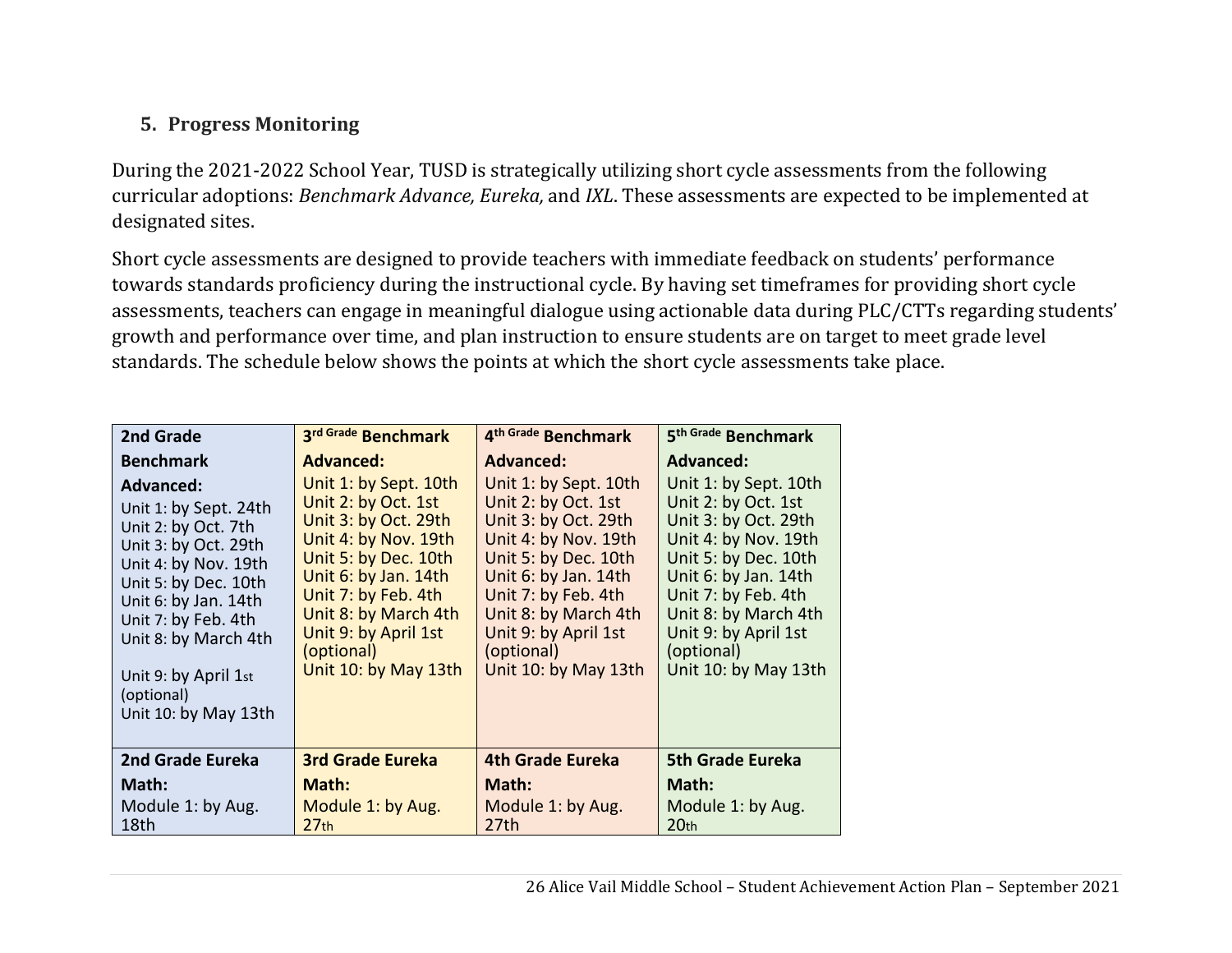| Module 2: by Aug.<br>27 <sub>th</sub><br>Module 3: by Sept.<br>24th<br>Module 4: by Nov.<br>19th<br>Module 5: by Jan.<br>21st<br>Module 6: by Feb.<br>18th<br>Module 7: by April<br>14th (optional)<br>Module 8: by May<br>13 <sub>th</sub>               | Module 2: by Sept.<br>21st<br>Module 3: by<br>Nov.12th<br>Module 4: by Jan. 7th<br>Module 5: by Feb.<br>11th<br>Module 6: by April 1st<br>(optional)<br>Module 7: by May<br>7th. | Module 2: by Sept.<br>17th<br>Module 3: by Oct.<br>22 <sub>nd</sub><br>Module 5: by Jan<br>21st<br>Module 6: by March<br>10th<br>Module 4: by April<br>22nd (optional)<br>Module 7: by May<br>20th | Module 2: by Oct. 1st<br>Module 3: by Nov.<br>19 <sub>th</sub><br>Module 4: by Jan.<br>14 <sub>th</sub><br>Module 5: by March<br>10th<br>Module 6: by April<br>22nd (optional) |  |
|-----------------------------------------------------------------------------------------------------------------------------------------------------------------------------------------------------------------------------------------------------------|----------------------------------------------------------------------------------------------------------------------------------------------------------------------------------|----------------------------------------------------------------------------------------------------------------------------------------------------------------------------------------------------|--------------------------------------------------------------------------------------------------------------------------------------------------------------------------------|--|
| 6-11 IXL Continuous Diagnostic Assessments:<br>Window #1: Aug. $16 - 27$<br>Window #2: Sept. $13 - 24$<br>Window #3: Oct. 25 - Nov. 5<br>Window #4: Dec. $1 - 14$<br>Window #5: Jan. $18 - 28$<br>Window #6: Feb. 28 - Mar. 10<br>Window #7: May $2 - 13$ |                                                                                                                                                                                  |                                                                                                                                                                                                    |                                                                                                                                                                                |  |

#### **Review & Approval**

This plan has been reviewed and approved by the following.

| <b>Title</b><br><b>Signature</b><br><b>Date</b> |  |
|-------------------------------------------------|--|
|-------------------------------------------------|--|